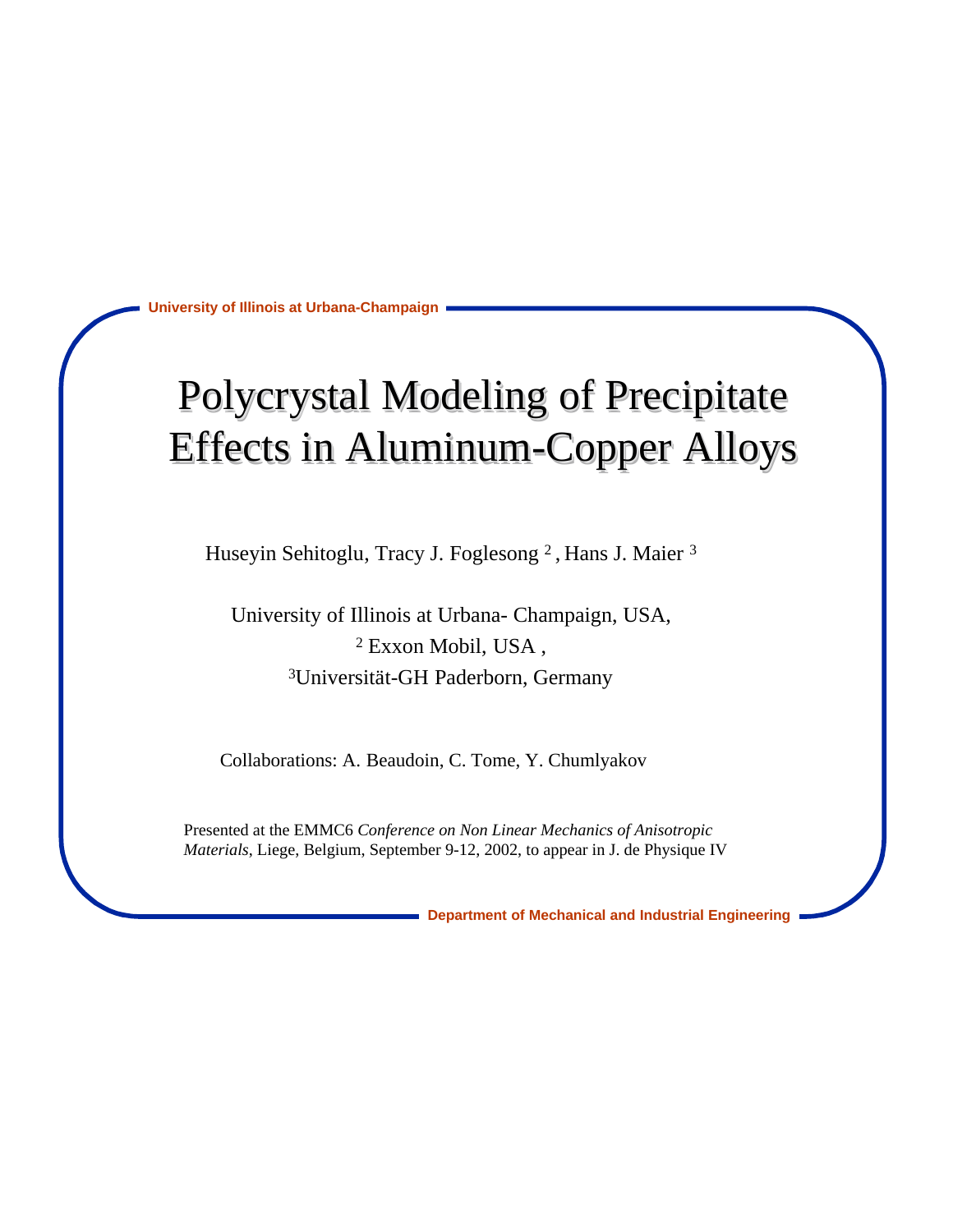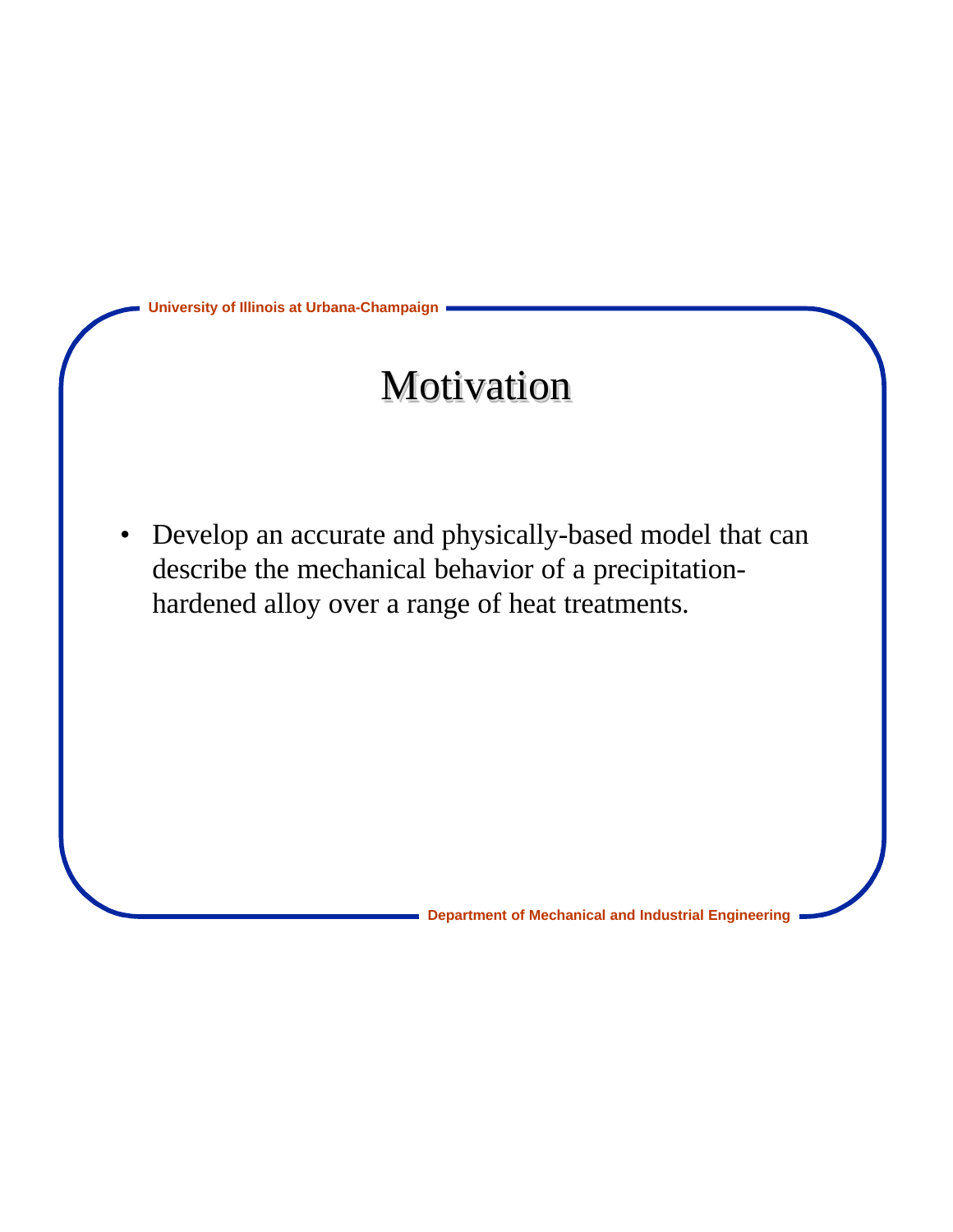#### Aluminum

- Dislocation-dislocation interactions
- Flow stress exhibits a linear relationship with dislocation cell size. (Tabata, '73, '78, '82)
- Stage 1 easy glide
	- At most 4 5 % shear strain
	- More pronounced for single slip orientations
- Stage 2 linear hardening
	- Not well-defined at room temperature
	- More defined when  $T <$  room temperature
- Stage 3 parabolic hardening
	- Observed at room temperature
	- Becomes more prominent as temperature increases

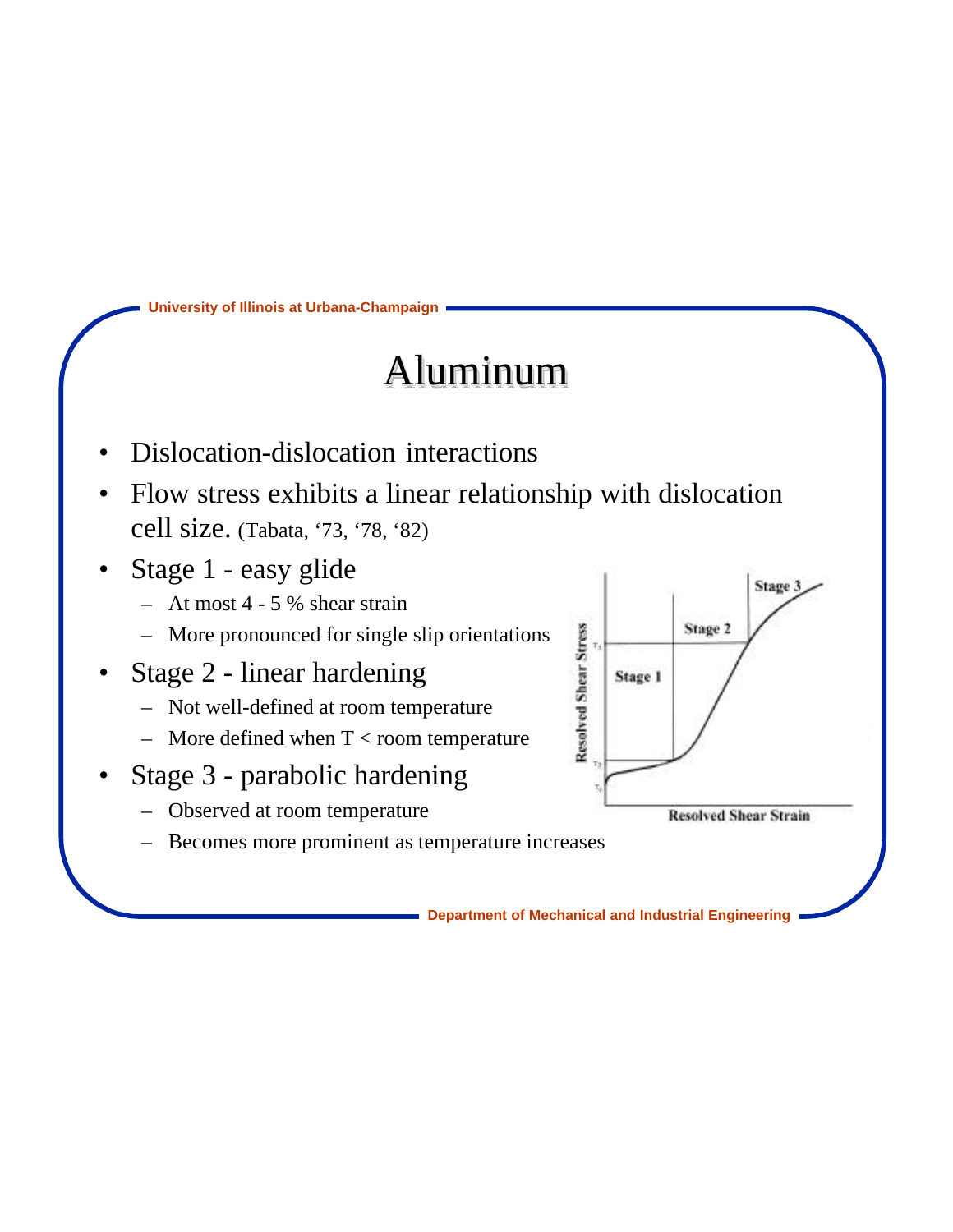# Aluminum-Copper Alloys

- Precipitate-dislocation interactions
	- Anisotropy on plastic flow behavior (Hosford & Zeislfot '72, Bate *et al.* '81, Barlat & Liu '98,

Choi & Barlat '99)

- Bauschinger effect (Abel & Ham '66, Moan & Embury '79, Wilson '65)
- Coherent particles GP zones and '' (Price and Kelly '64)
	- Higher yield stress than Al shearing of particles

– Comparable work hardening rates and deformation to Al

- Semi-coherent ' ( P & K '64, Russell & Ashby '70)
	- High yield stress and high work hardening rates
- Incoherent particles (P & K '64, R & A '70)
	- Low initial yield stress
	- Highest rates of work hardening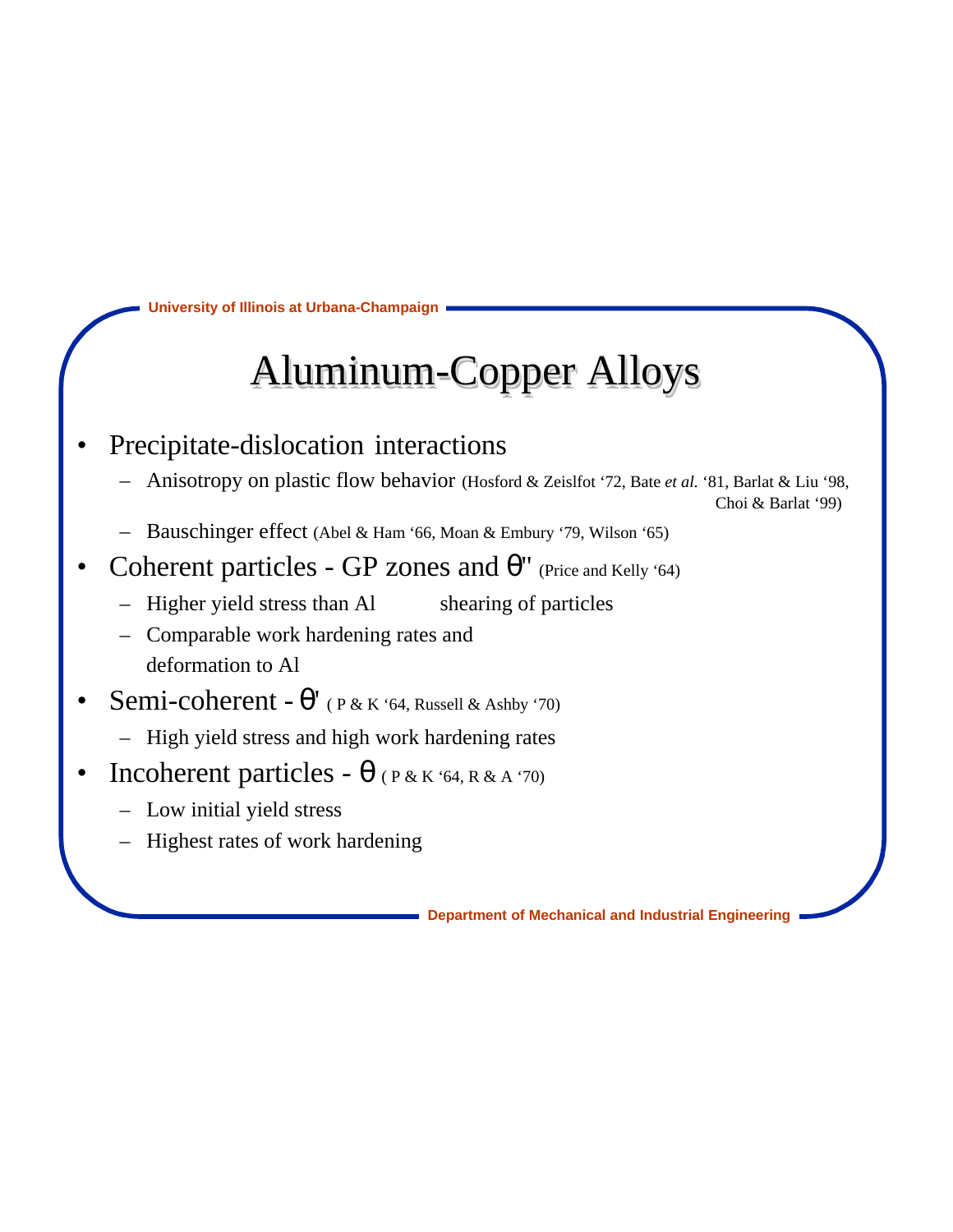

# Precipitate Development





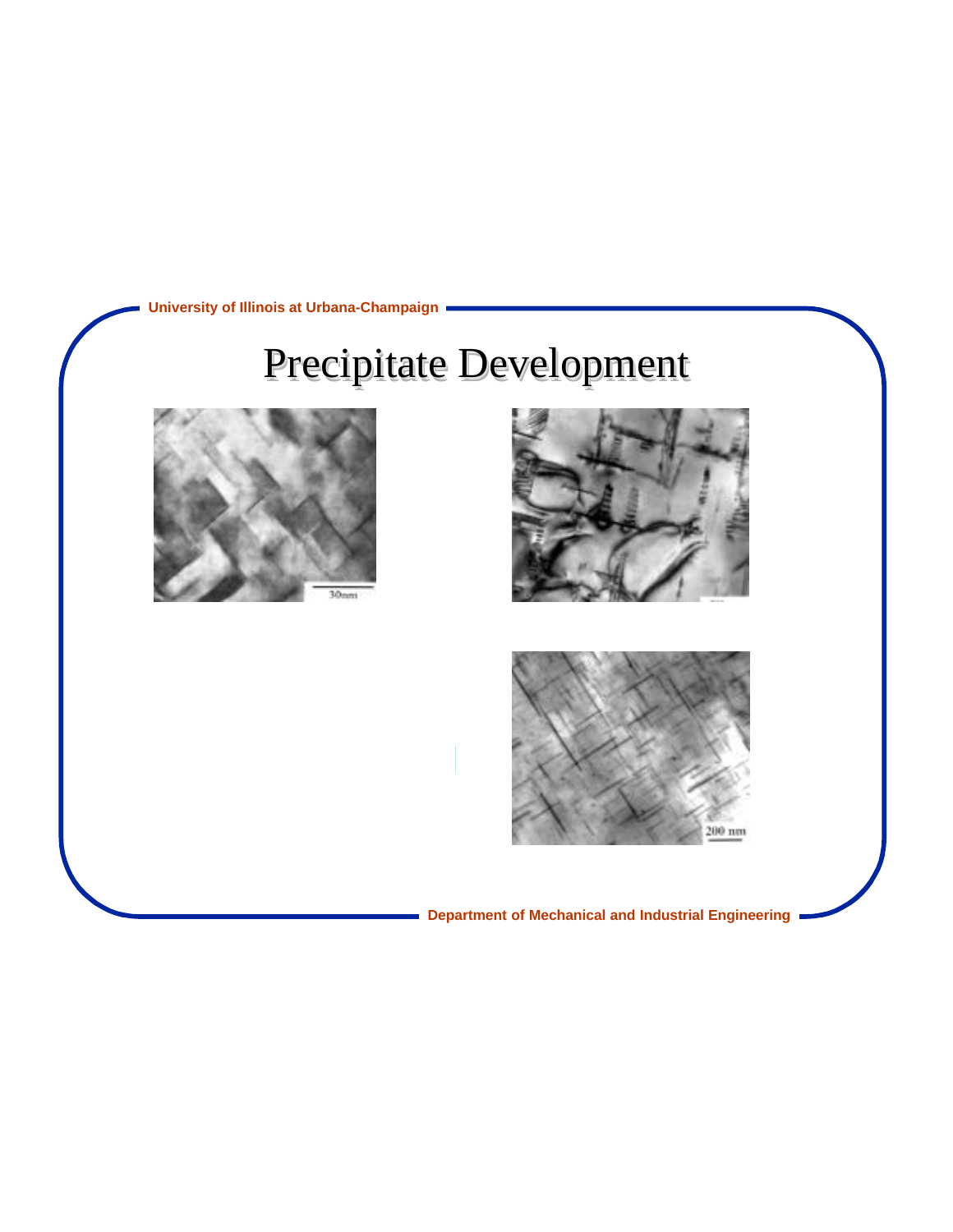#### Precipitate Induced Anisotropy

- Amount of anisotropy is dependent upon:
	- Aging treatment
	- Orientation of precipitates
	- Morphology of precipitates



- Solutionized and overaged structures have little influence.
- Peak-aged treatment large anisotropy effect.
- Soft orientations are strengthened more by 'precipitates.
	- Correlates with observations of the Bauschinger effect (Moan & Embury '79)

Hosford and Zeisloft '72, Bate et al. '81, Barlat and Liu '98, Choi and Barlat '99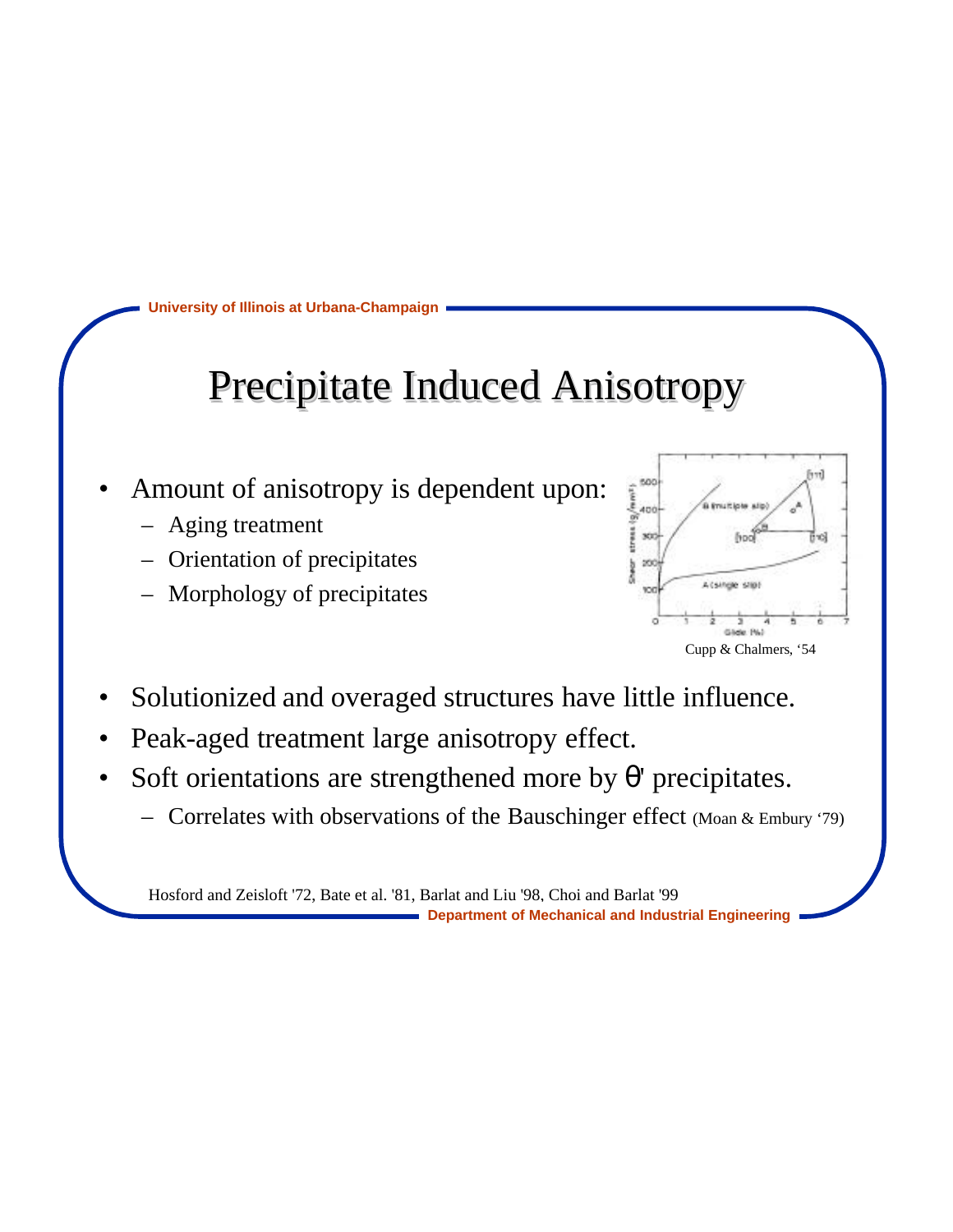### Polycrystal Plasticity

- Properties of polycrystalline aggregate treated as averages over all of the constituent grains.
	- Model the material at the single crystal level
- Different from macroscopic theories of plasticity
	- Does not consider the individual grains, sample treated as a whole
- **Advantages** 
	- More physically-based approach to material modeling
	- Describe effects of initial texture and grain morphology
	- Predict texture changes during deformation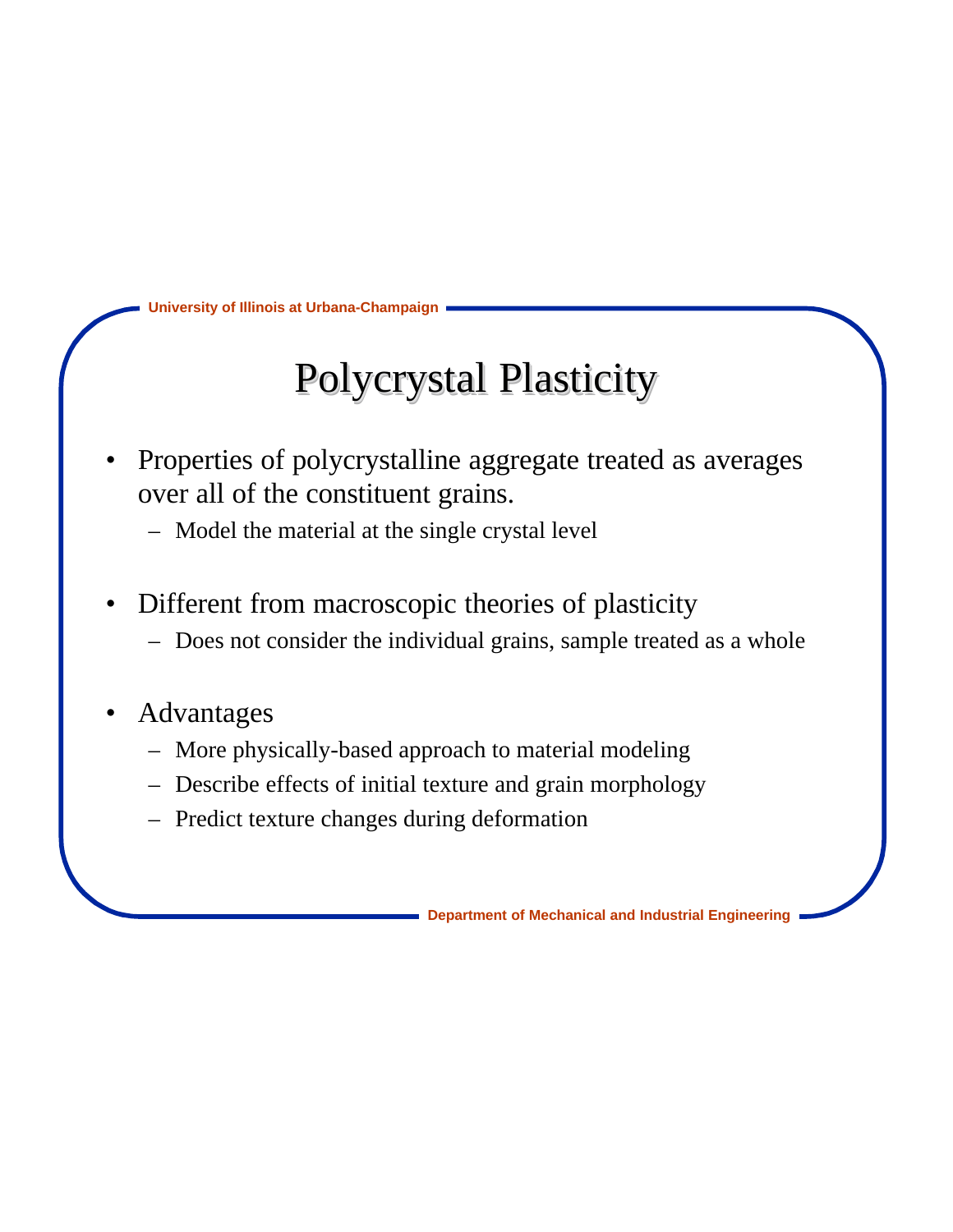# Modeling of Precipitate Effects

- Model precipitate-induced anisotropy of plastic flow
- Proposed methods for modeling aged material
	- Plastic inclusion precipitates deform and rotate to maintain compatibility with the matrix (Hosford & Zeisloft, '72)
	- Elastic inclusion precipitates considered as non-deforming particles (Bate *et al.*, '81)
	- Combined isotropic-kinematic hardening law, based on elastic inclusion hypothesis (Barlat & Liu, '98)
	- \*\*\*Barlat equation\*\*\*
	- Modify hardening matrix to include dislocation-precipitate  $\frac{\text{interactions}}{\text{exp}(1-\text{softmax}(t)}$  =  $\frac{\text{exp}(1-\text{softmax}(t))}{\text{exp}(1-\text{softmax}(t)}$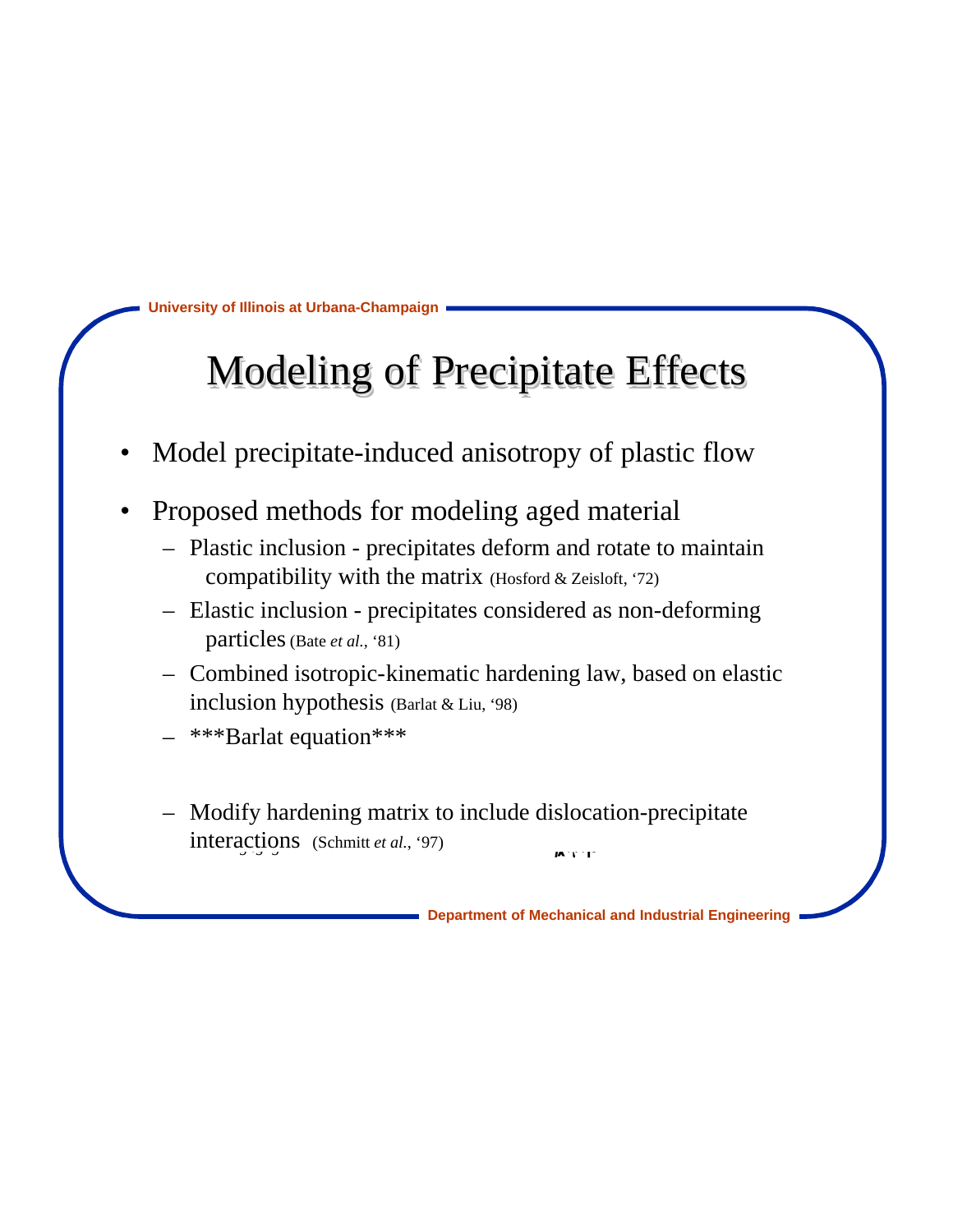

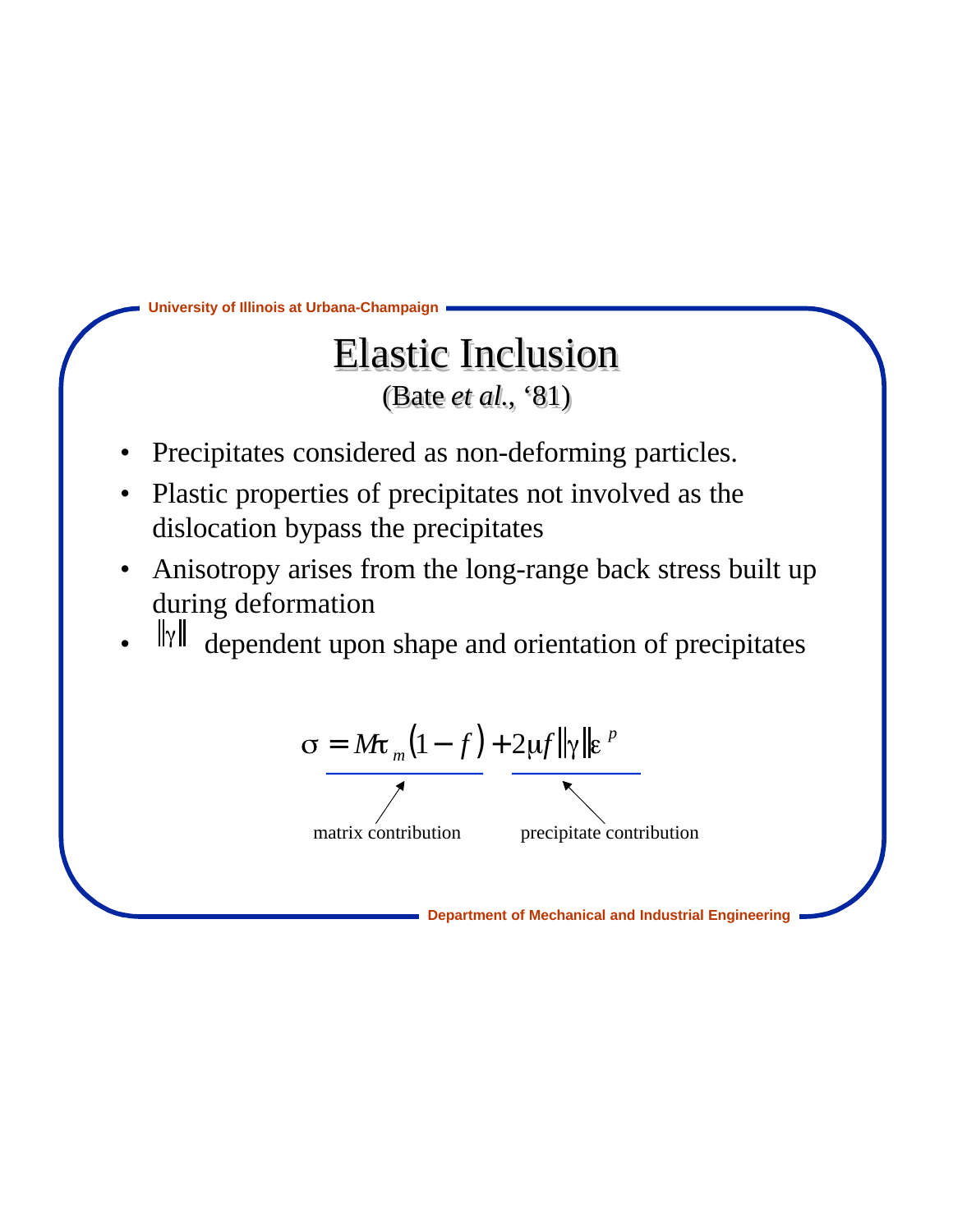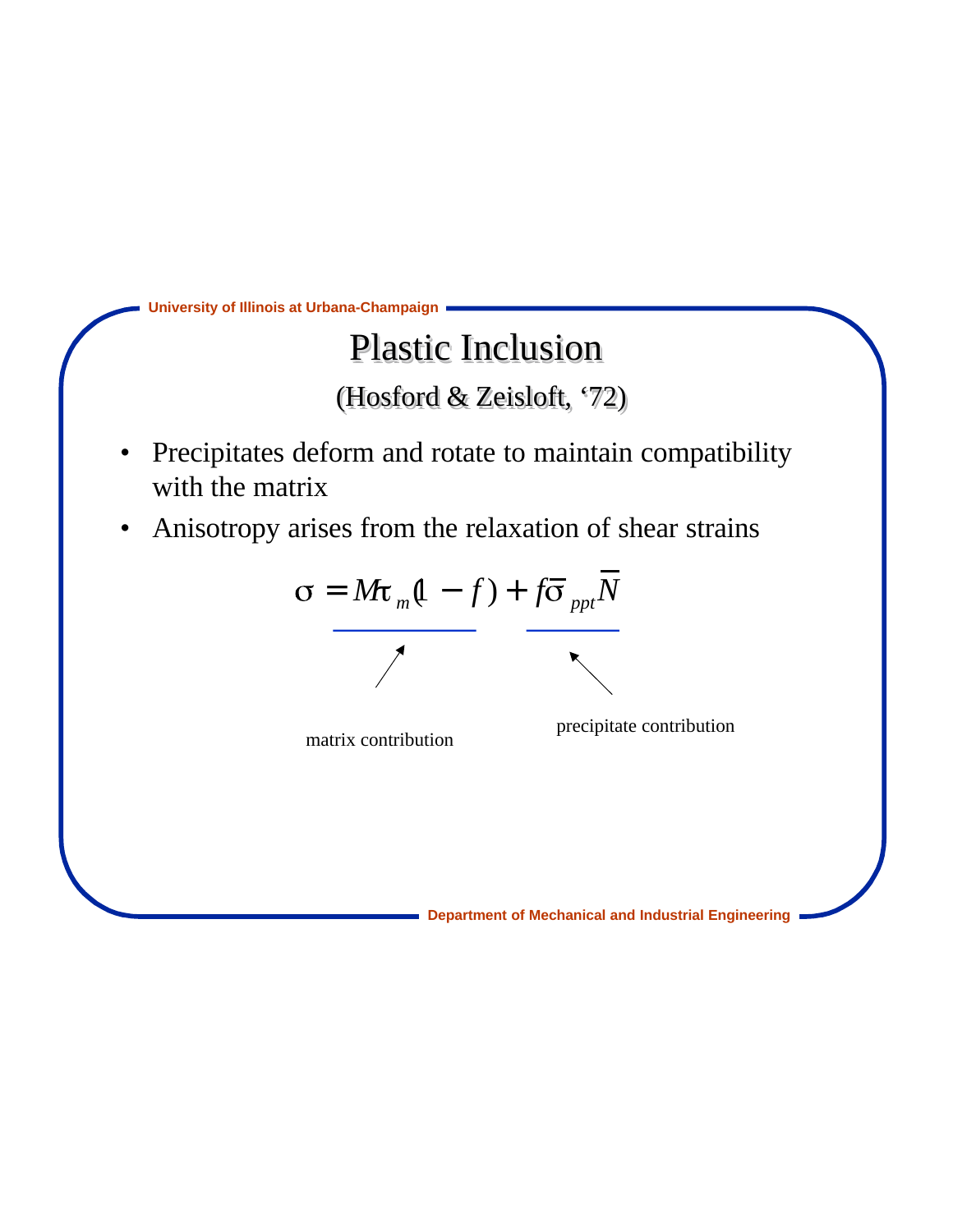### Limitations of Current Models

- Incorporating precipitate effects partially addressed – focus on only one aging treatment
- No incorporation of microstructural length scales
- Lack of physically-based hardening laws
- Limited incorporation into polycrystal models
- Few direct comparisons with experimental stress-strain results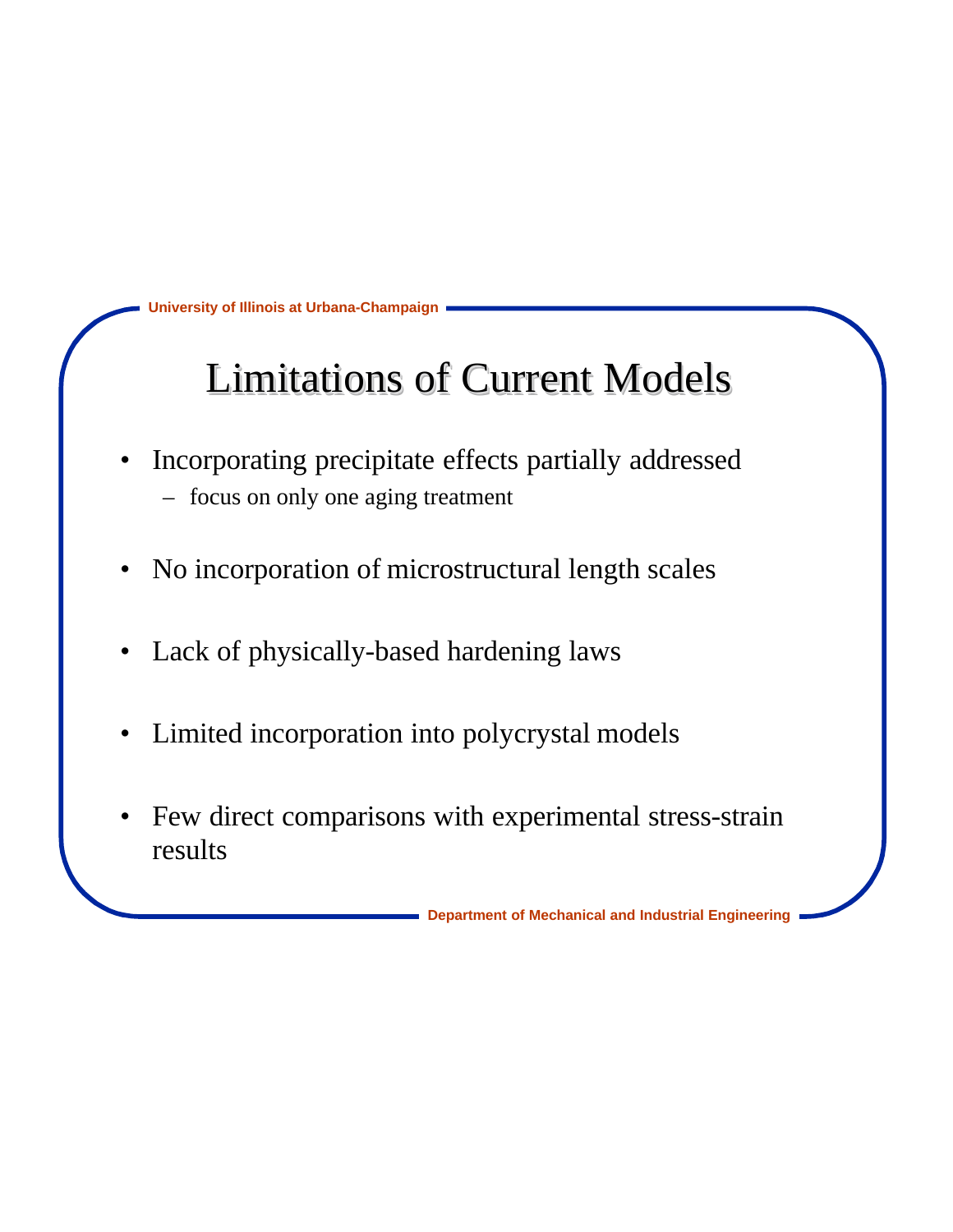#### Experimental Details

- Materials used:
	- Pure Al
	- Binary Al-Cu alloy with different aging treatments
- Compression tests
	- Single crystal and polycrystals
	- Different orientations for single crystals
- Transmission electron microscopy (TEM)
	- Investigate different deformation mechanisms, dislocation interactions, and evaluate precipitate spacing
- X-Ray Diffraction
	- Texture measurements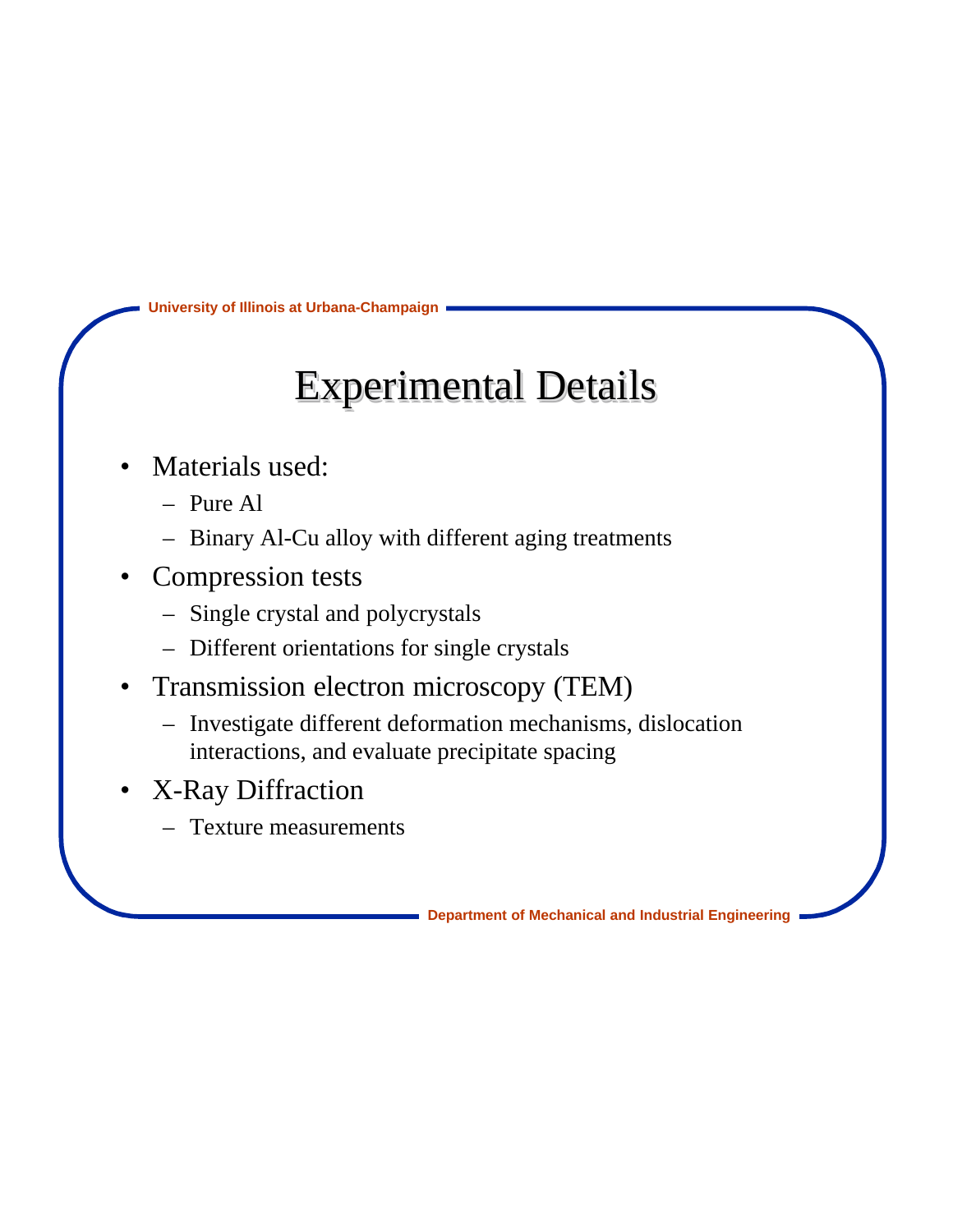

Heat treatments used for single and polycrystals

| Aging Treatment Single Crystal Polycrystal |   |   |
|--------------------------------------------|---|---|
| Natural Aging                              | X | X |
| 190C, 3 hours                              | X | X |
| 190C, 10 hours                             | X | X |
| 190C, 24 hours                             | X | X |
| 260C, 3 hours                              | X | X |
| 260C, 5 hours                              | X | X |
| 260C, 24 hours                             | Y | X |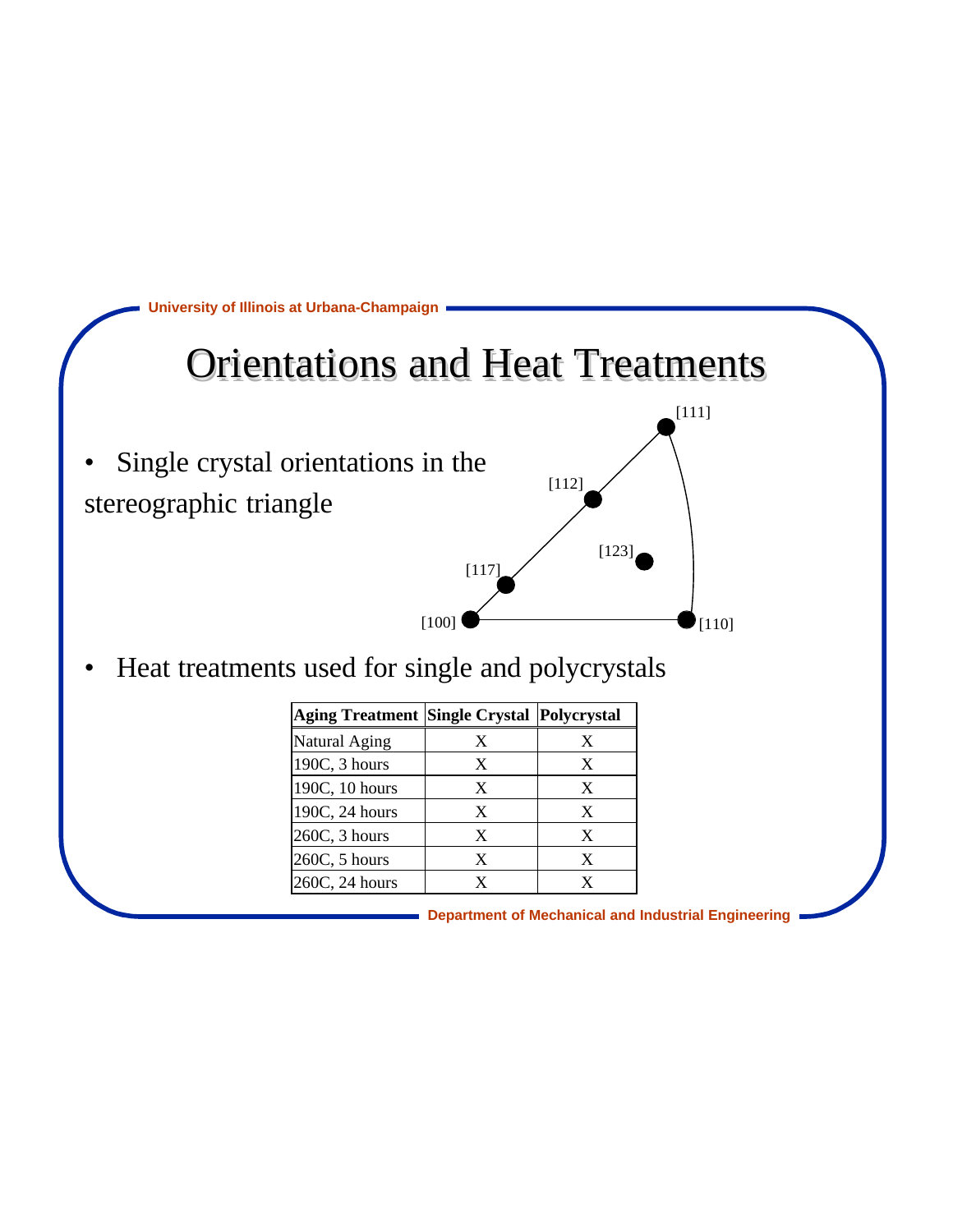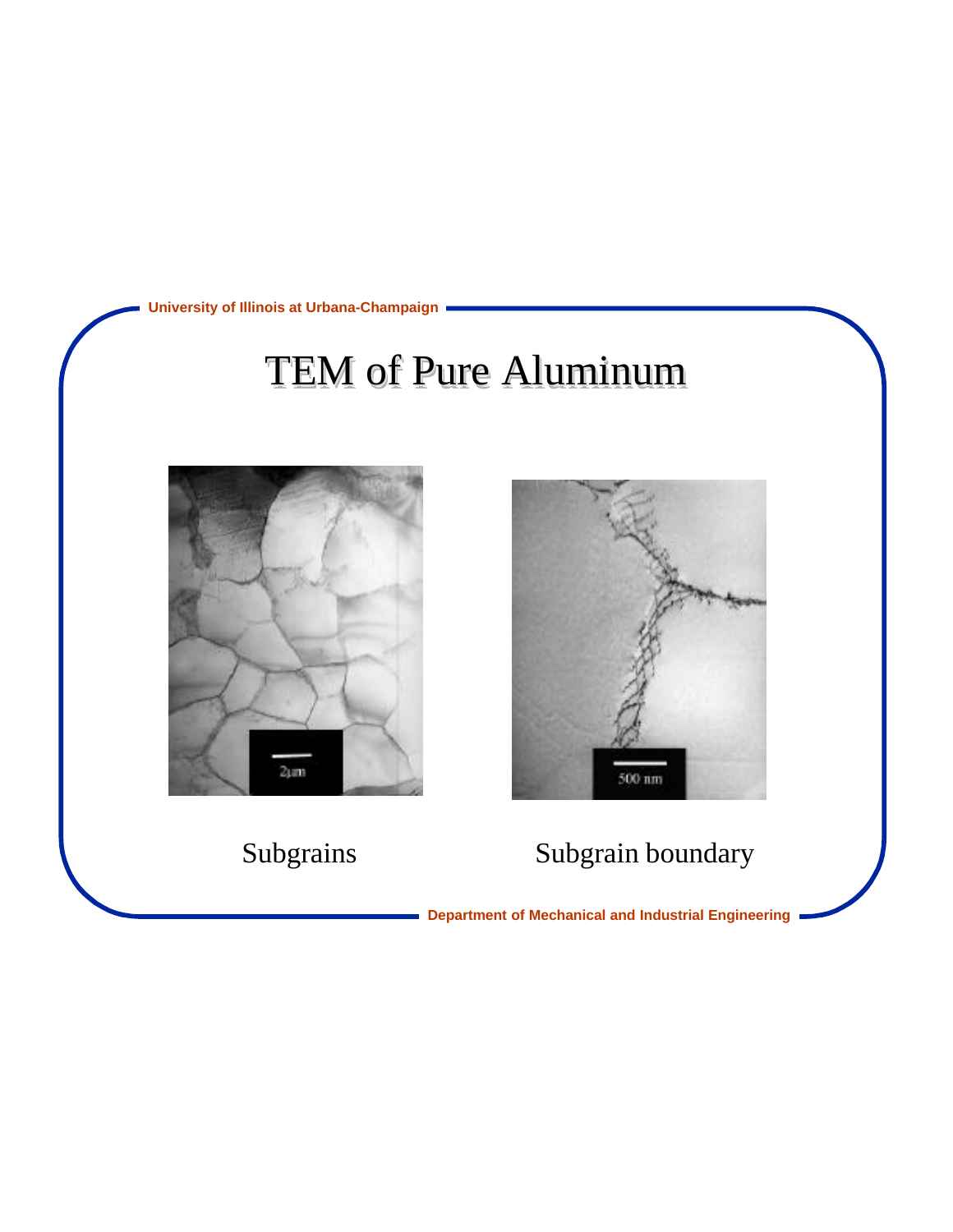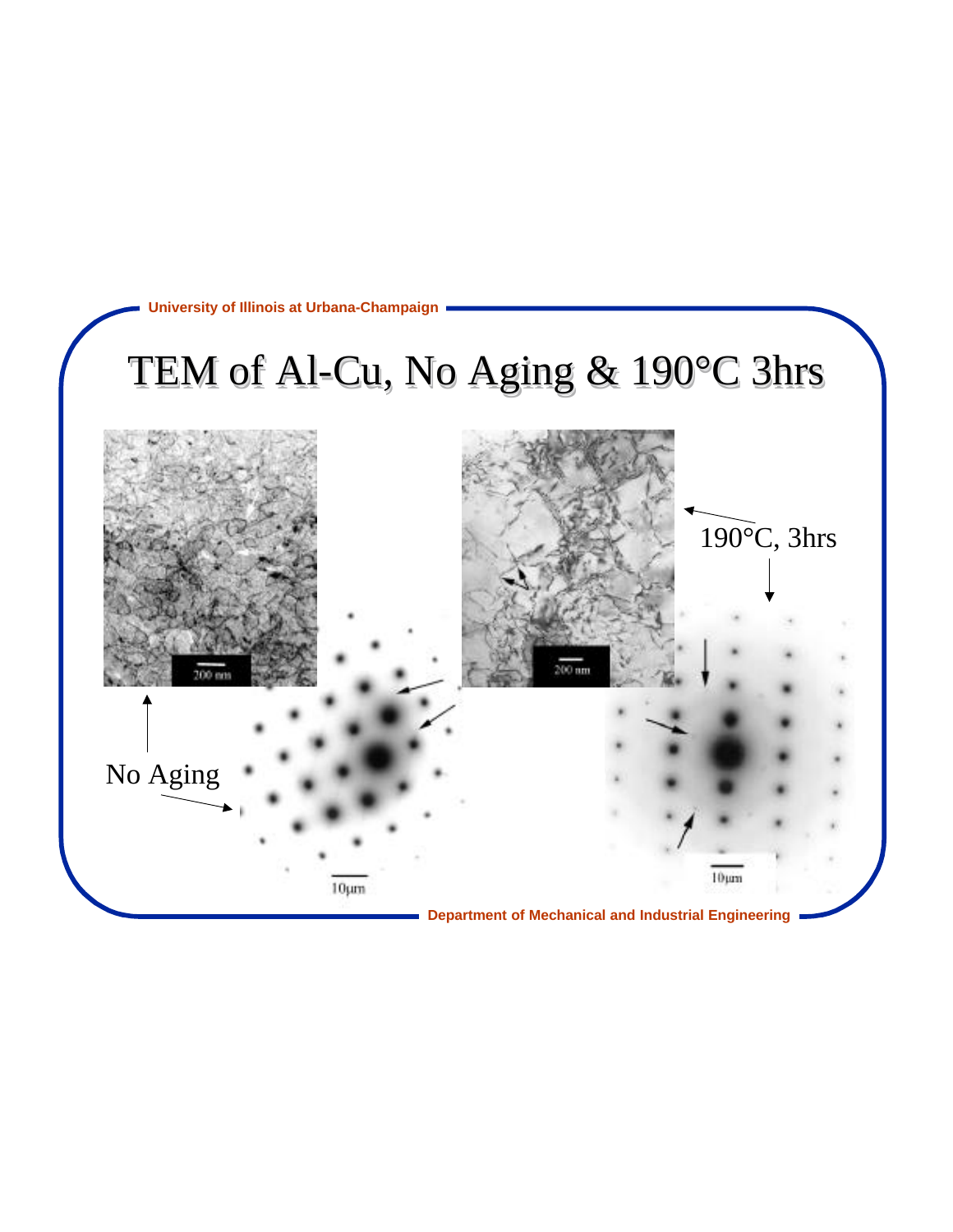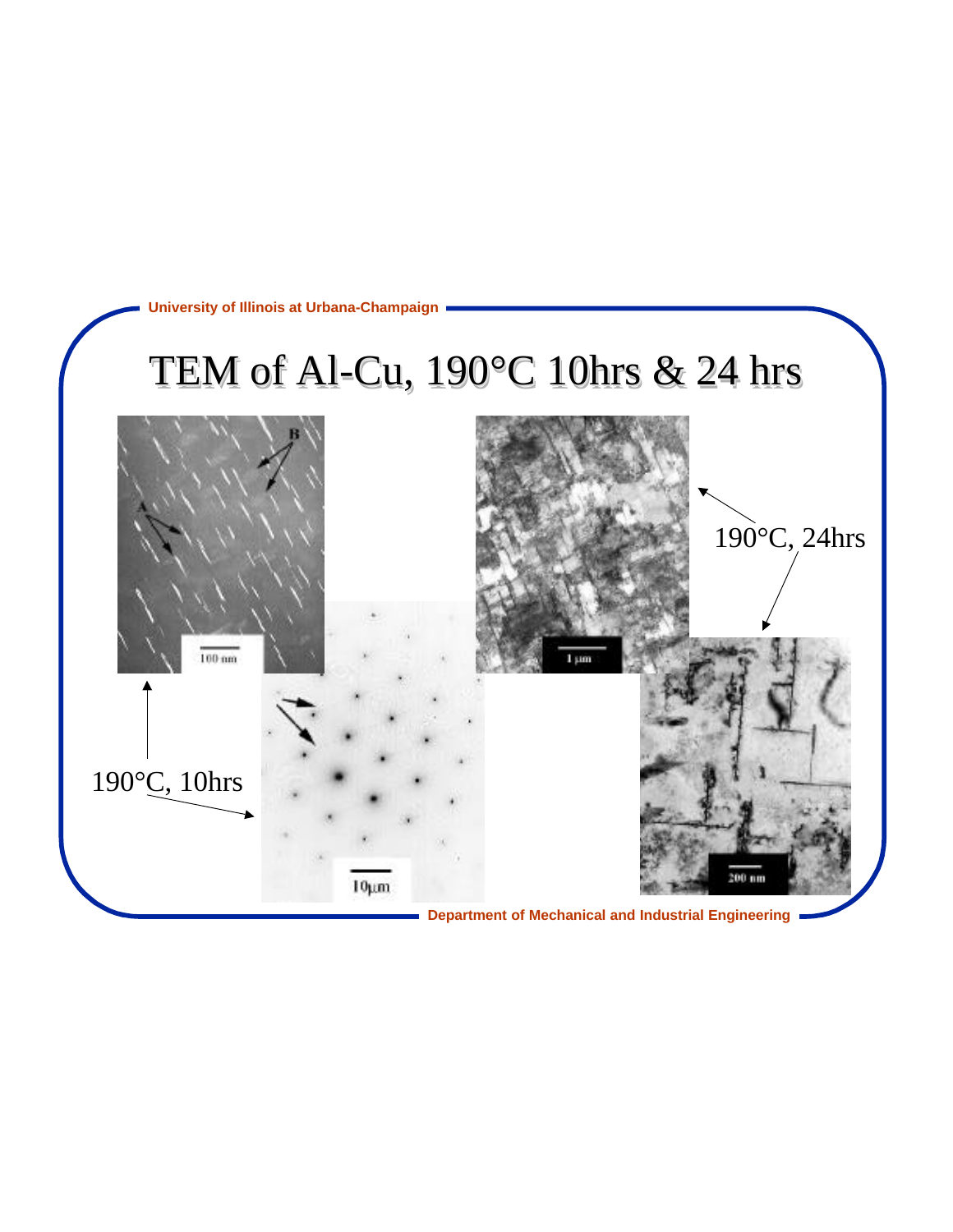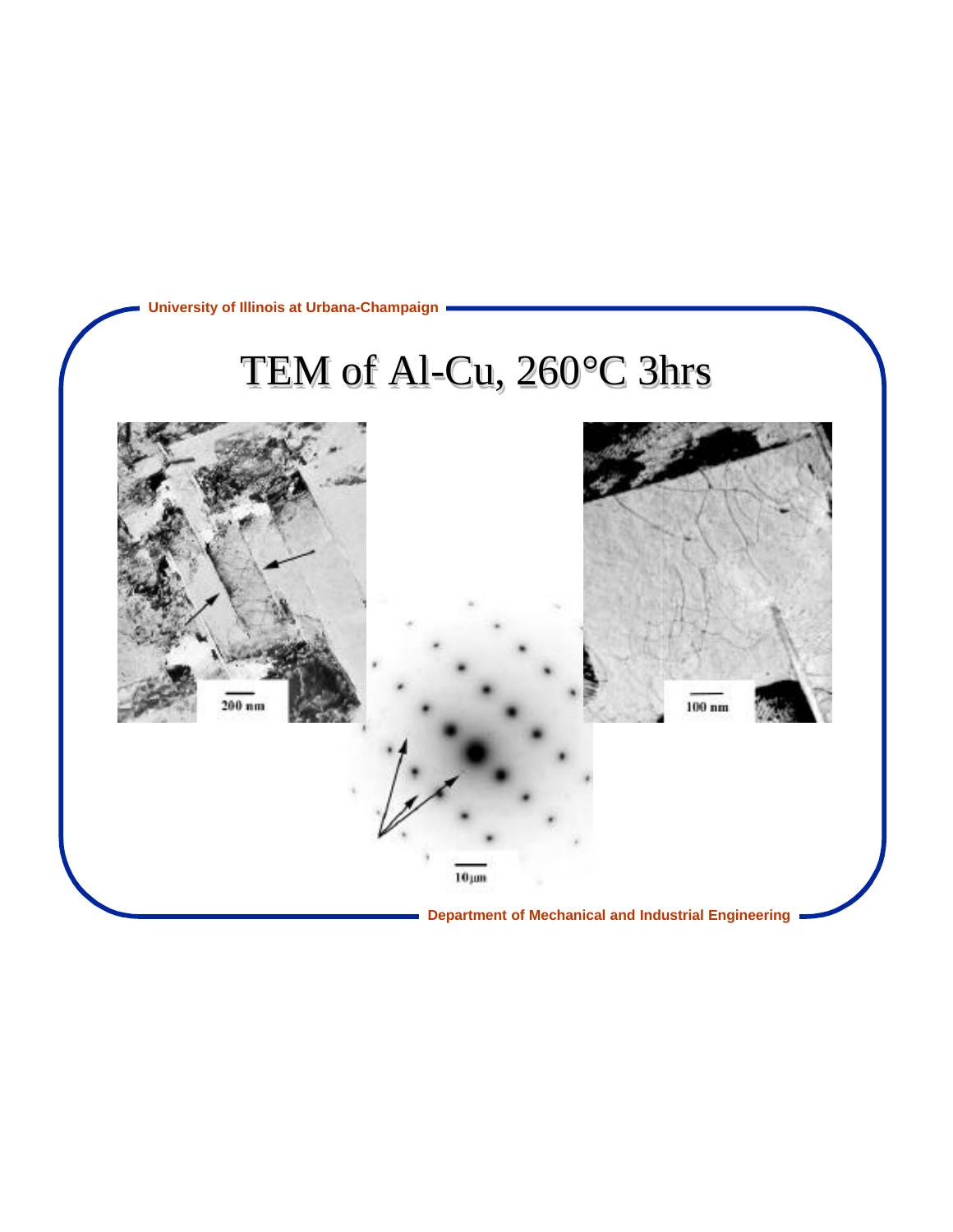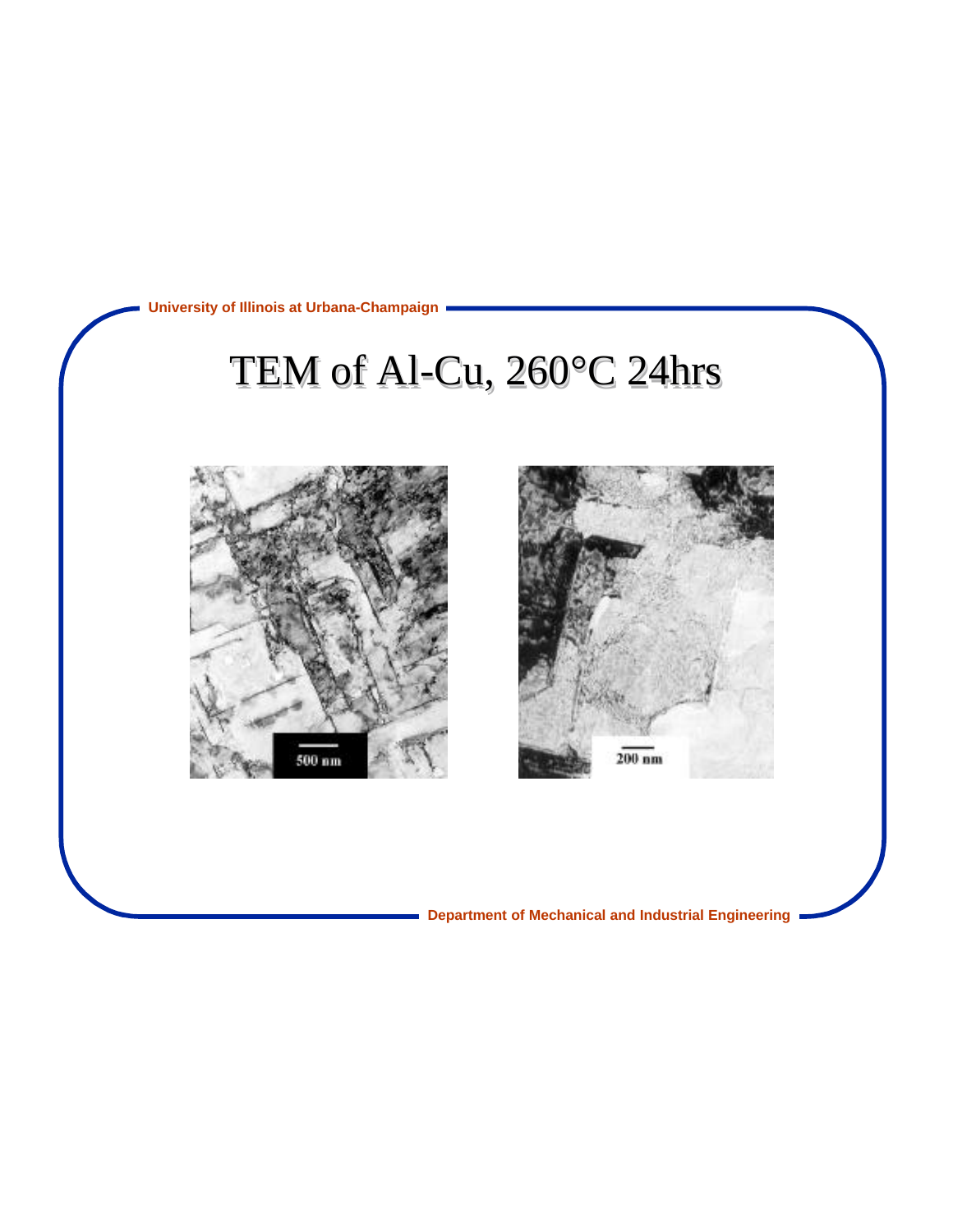### Summary of TEM Results

- Dislocations form subgrains in pure aluminum
- Small, incoherent precipitates present for all heat treatments
	- very little impact on stress-strain behavior, not homogeneously distributed
- Presence of coherent GP zones
	- no artificial aging
- Well-developed ' precipitates
	- $-190^{\circ}$ C for 10 hrs & 24 hrs
	- $-260$  °C for 3 hrs, 5 hrs, & 24 hrs
- Dislocation networks develop in channels between the precipitates.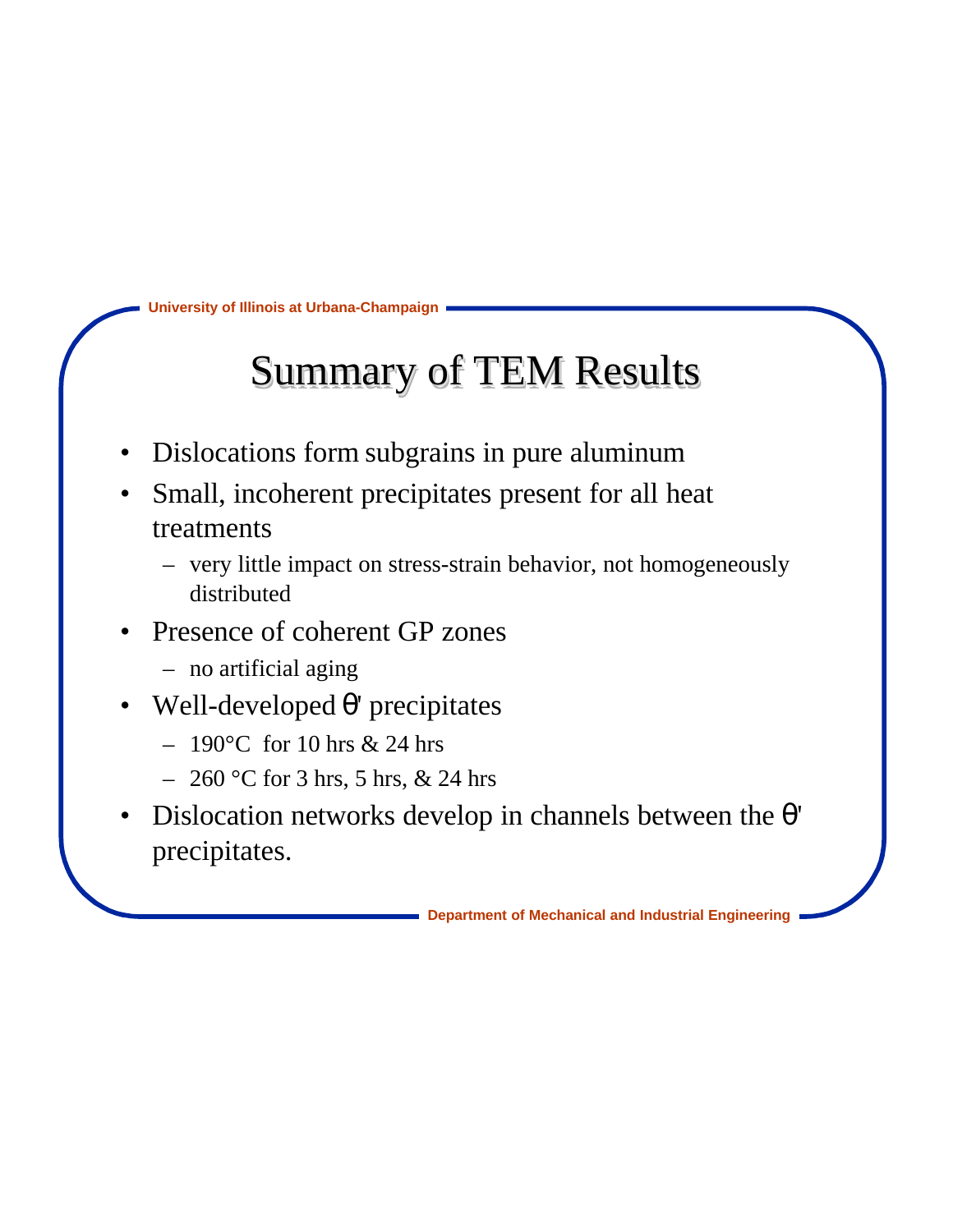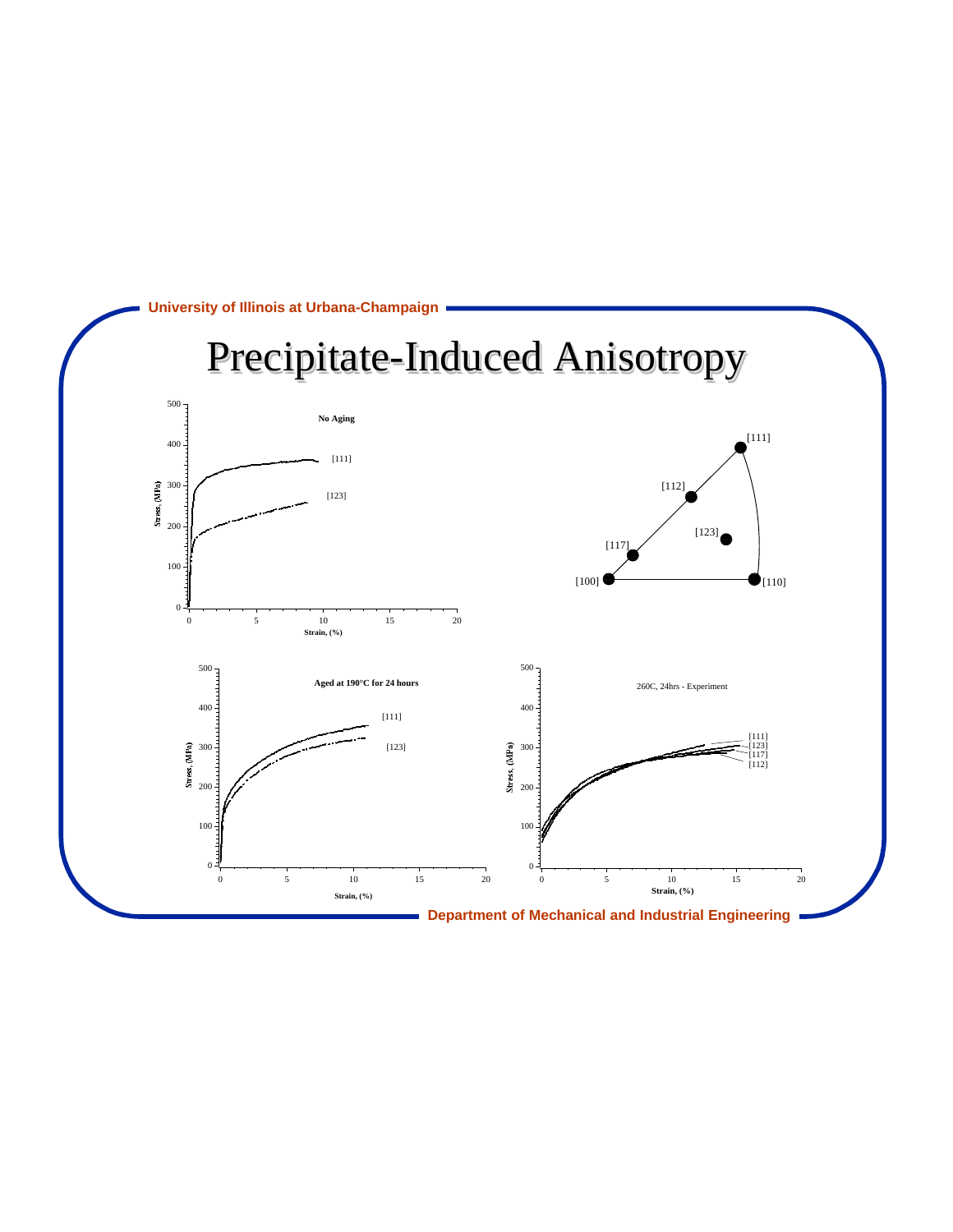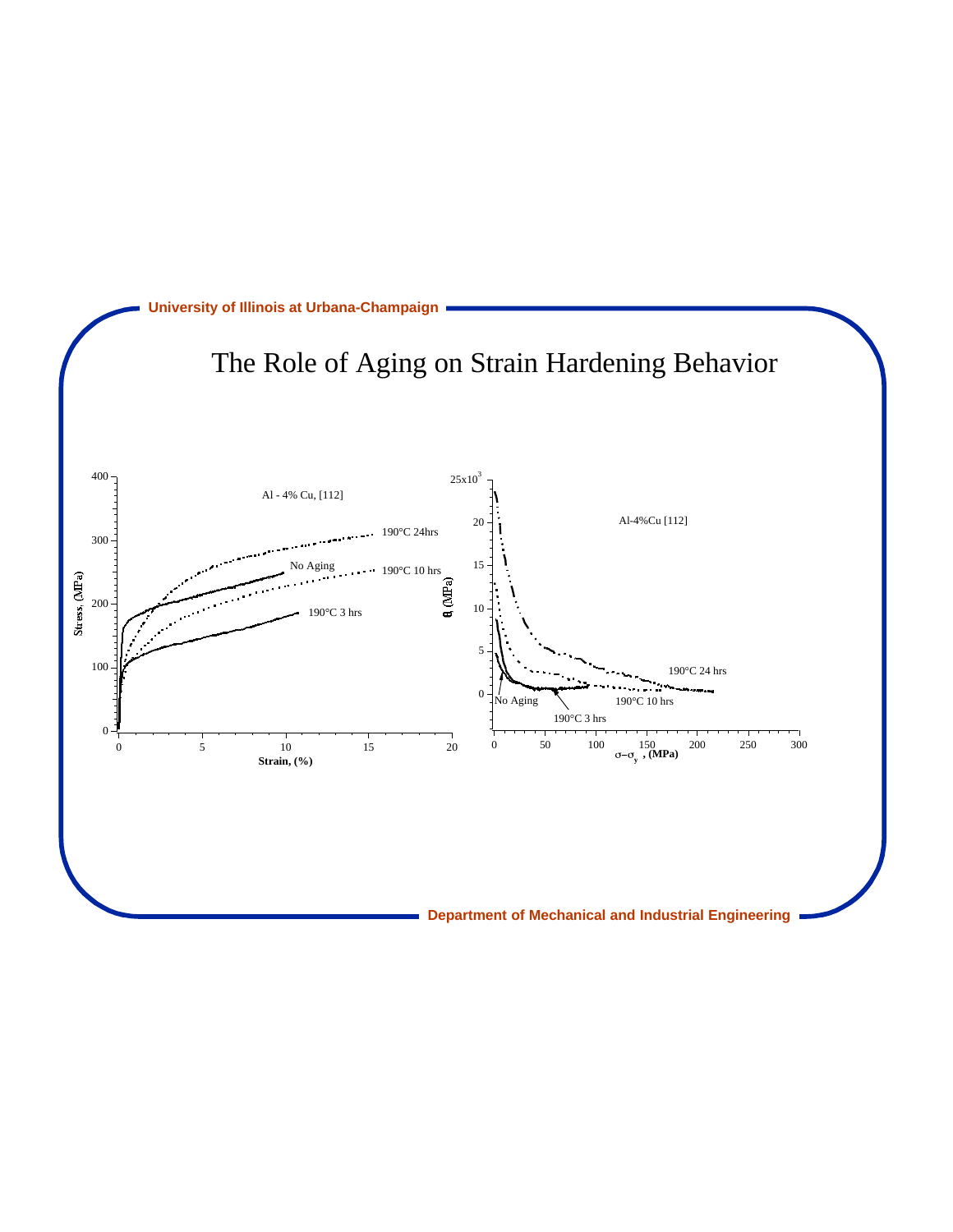## VPSC Polycrystal Model\*

- Develop constitutive equations to relate stress and strain rate.
	- Single crystal and polycrystal level
- Couple constitutive laws via Eshelby's equivalent inclusion method.
	- Interaction equation
- Utilize self-consistent method to solve for compliances.

\* Lebensohn and Tomé, '93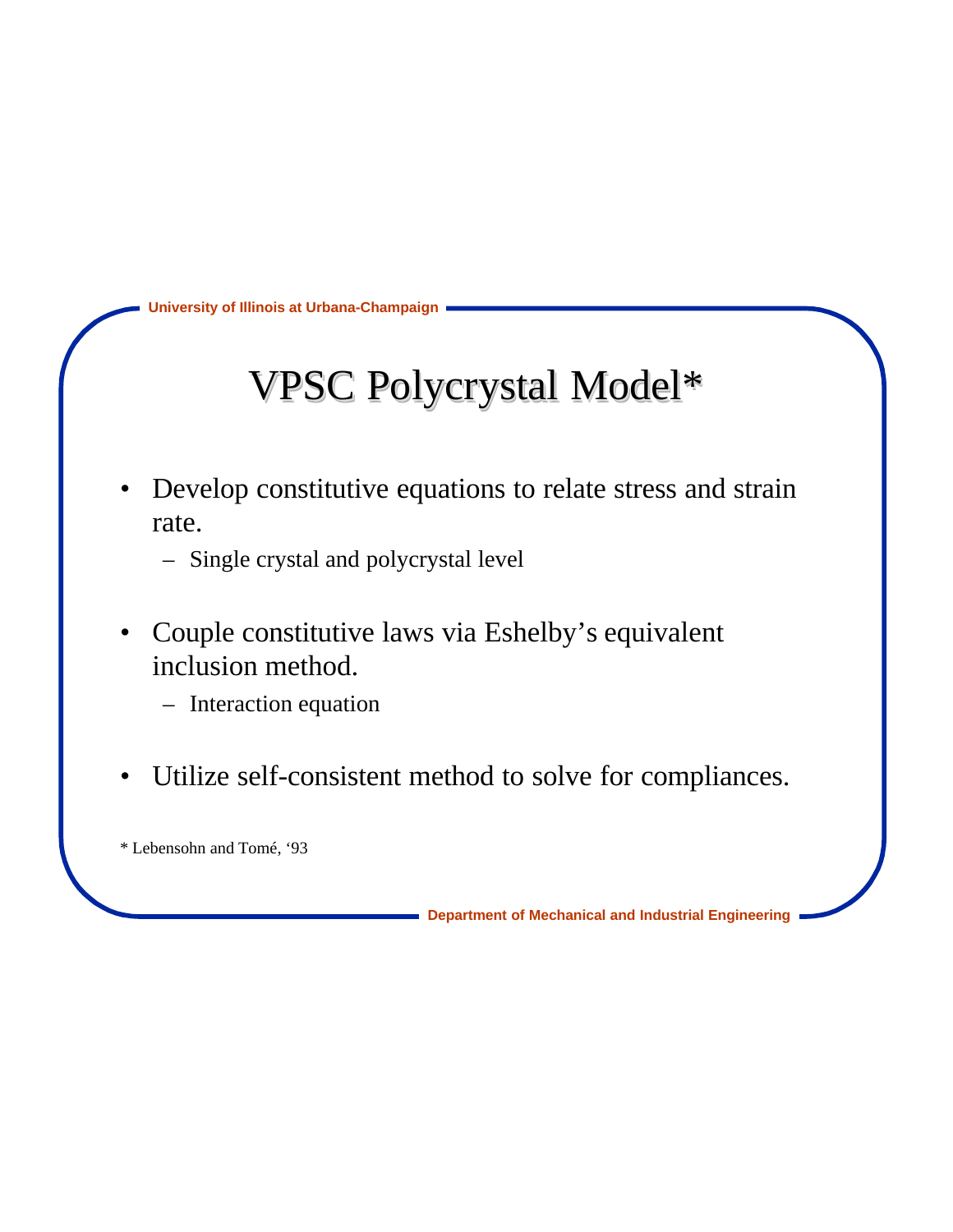#### Self-Consistent Formulation

- To derive interaction equation, assumed that visco-plastic moduli are known.
- HEM describes average behavior of polycrystal aggregate.
- Relationship between single crystal and polycrystal compliances.

where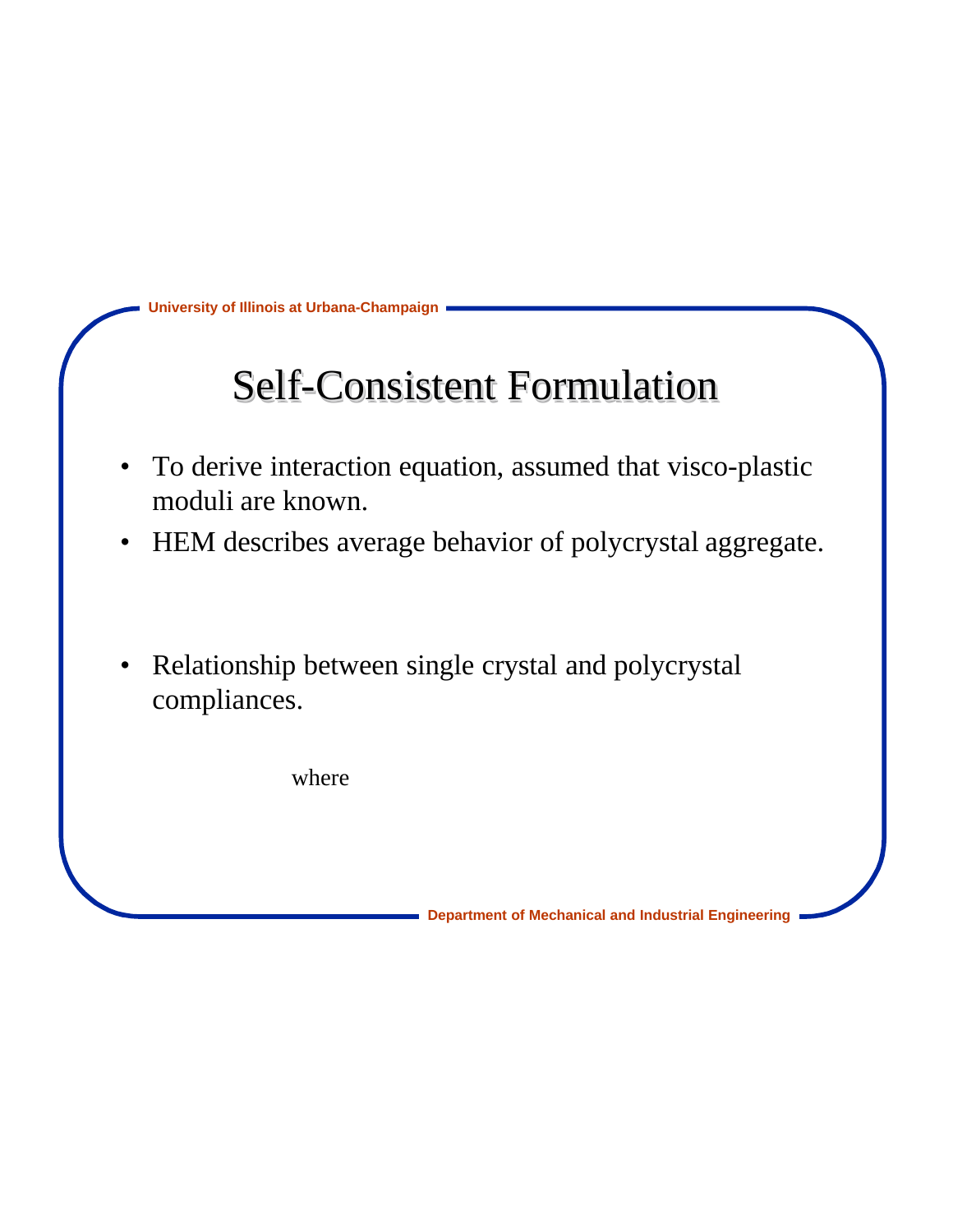#### Execution of VPSC Polycrystal Model

- Iterative procedure to determine:
	- Stress in each grain
	- Grain's compliance tensor
	- Polycrystal compliance tensor
- Incremental deformation by imposing during t.
- Convergence is achieved when self-consistency is met.

$$
\left\langle \sigma^{(n)} \right\rangle - \Sigma \mid < error
$$
  

$$
\left\langle \sigma^{(n)} - \sigma^{(n-1)} \right\rangle < error
$$

Final step: calculate reorientation of grain due to slip.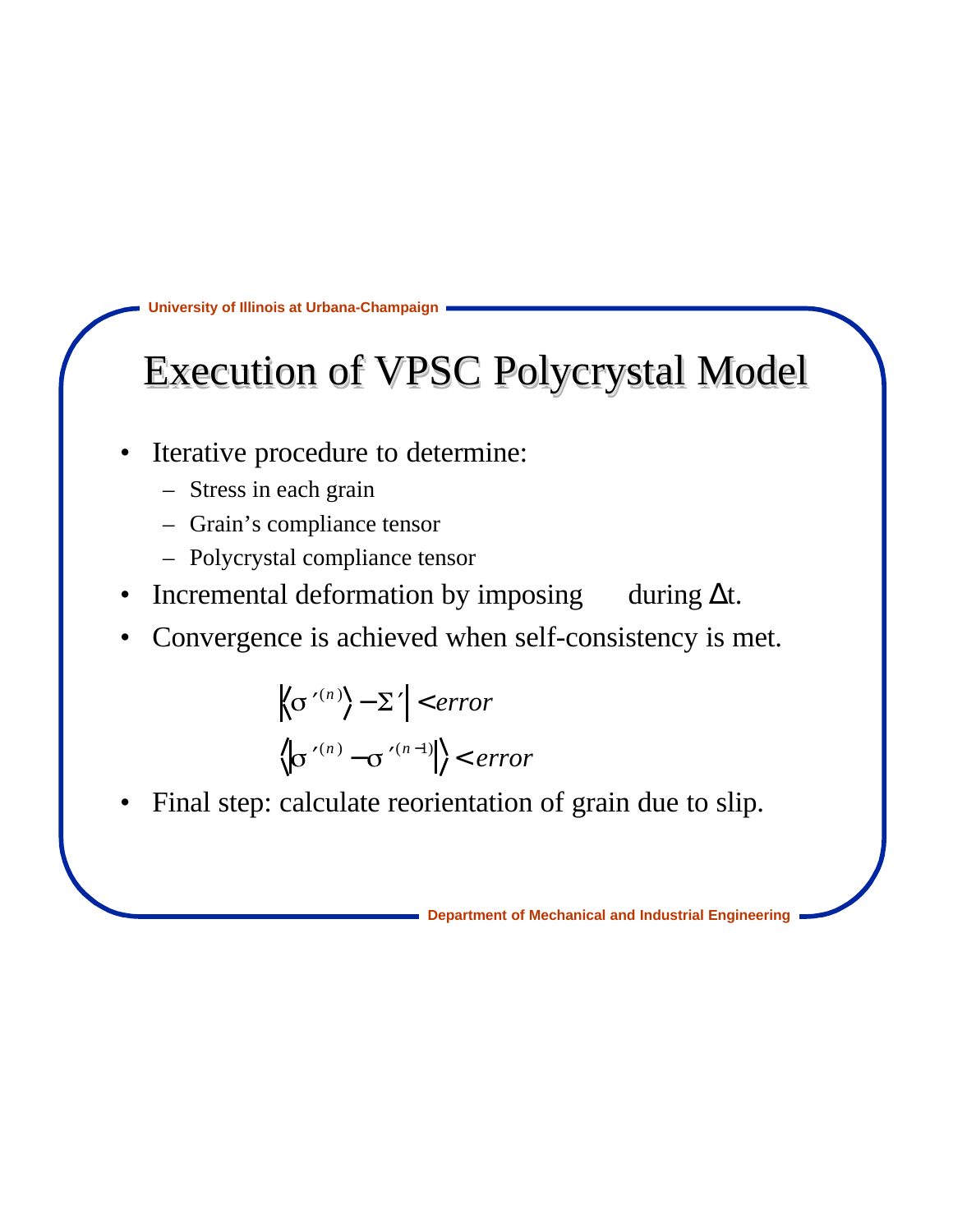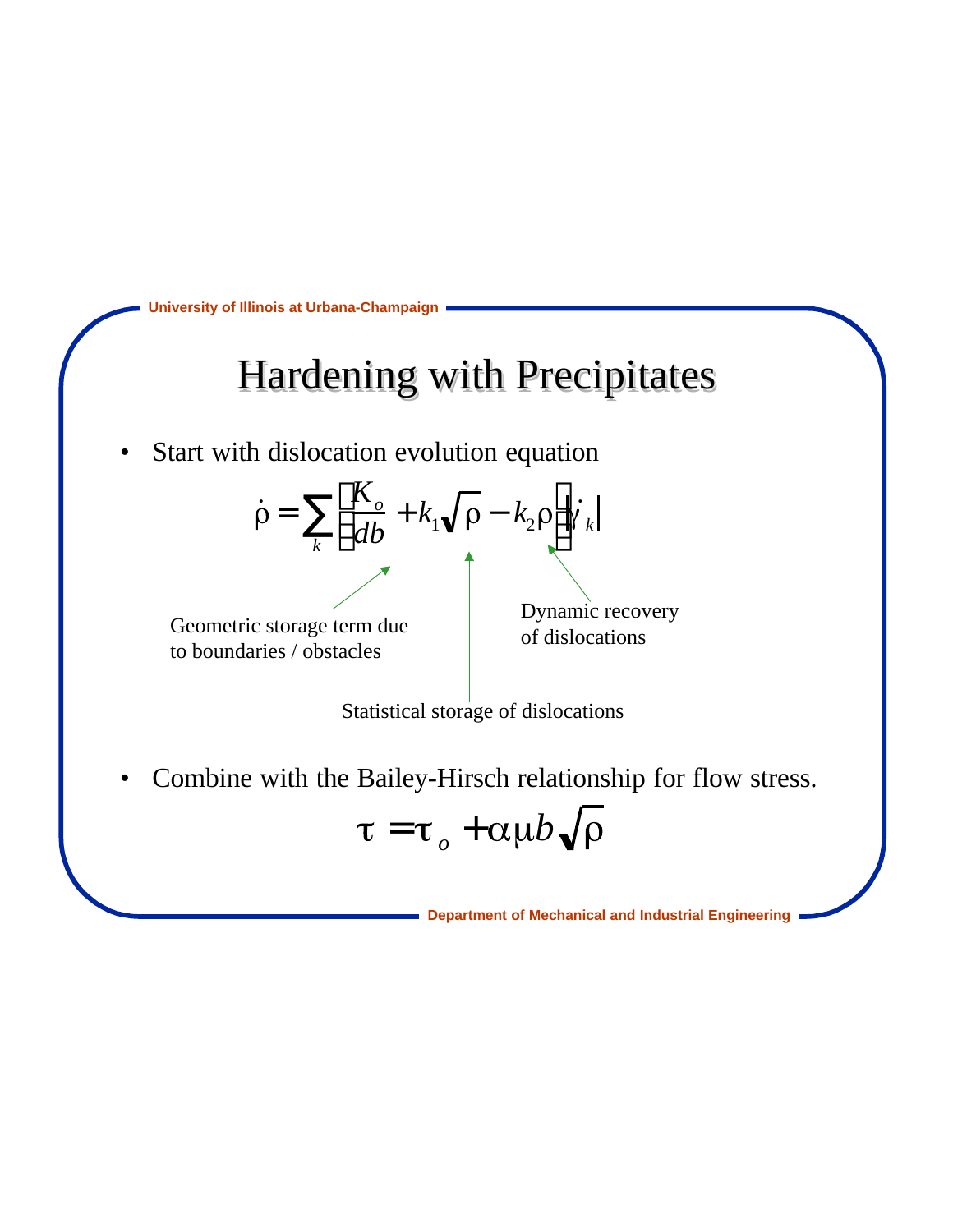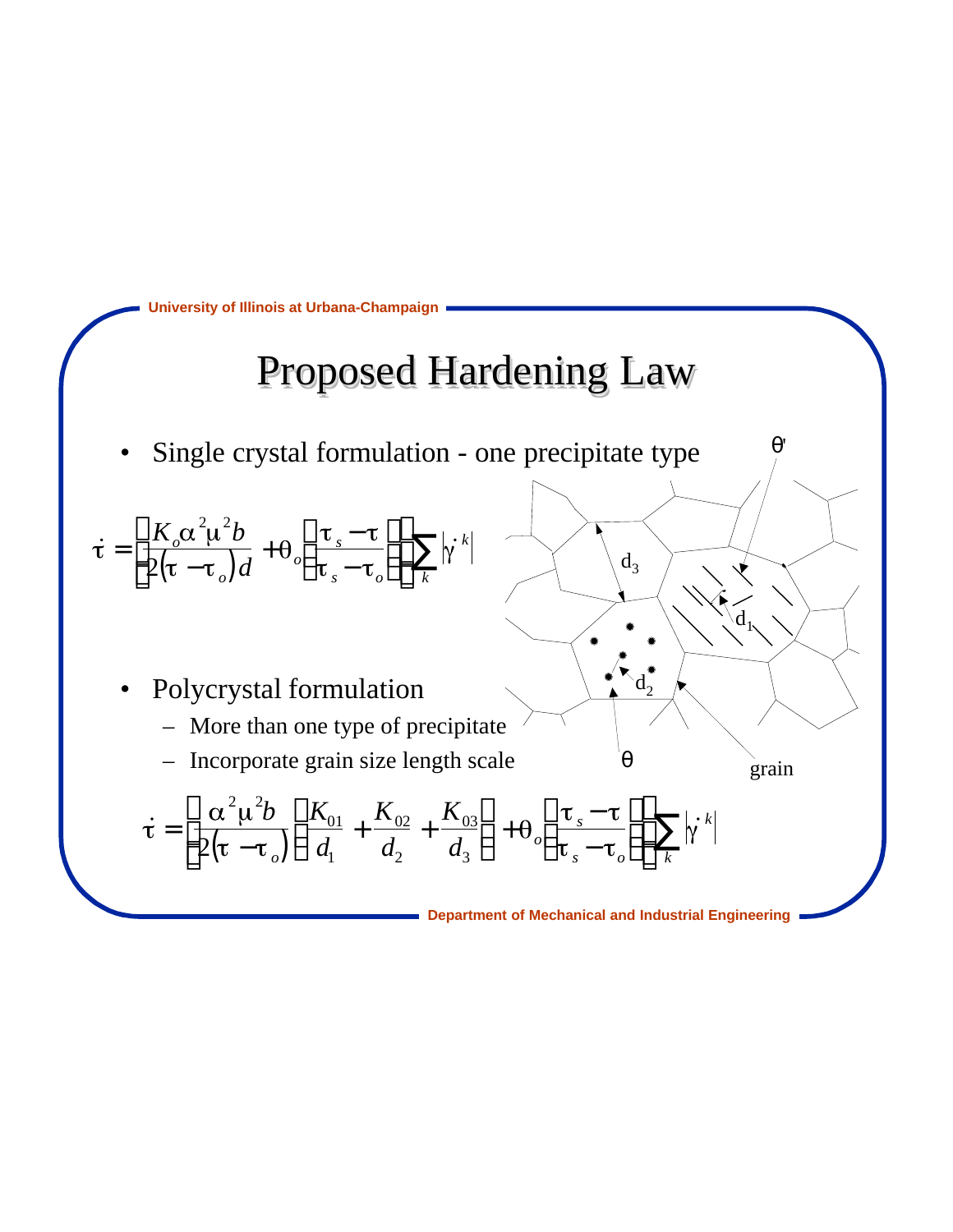

Anisotropy weighting factor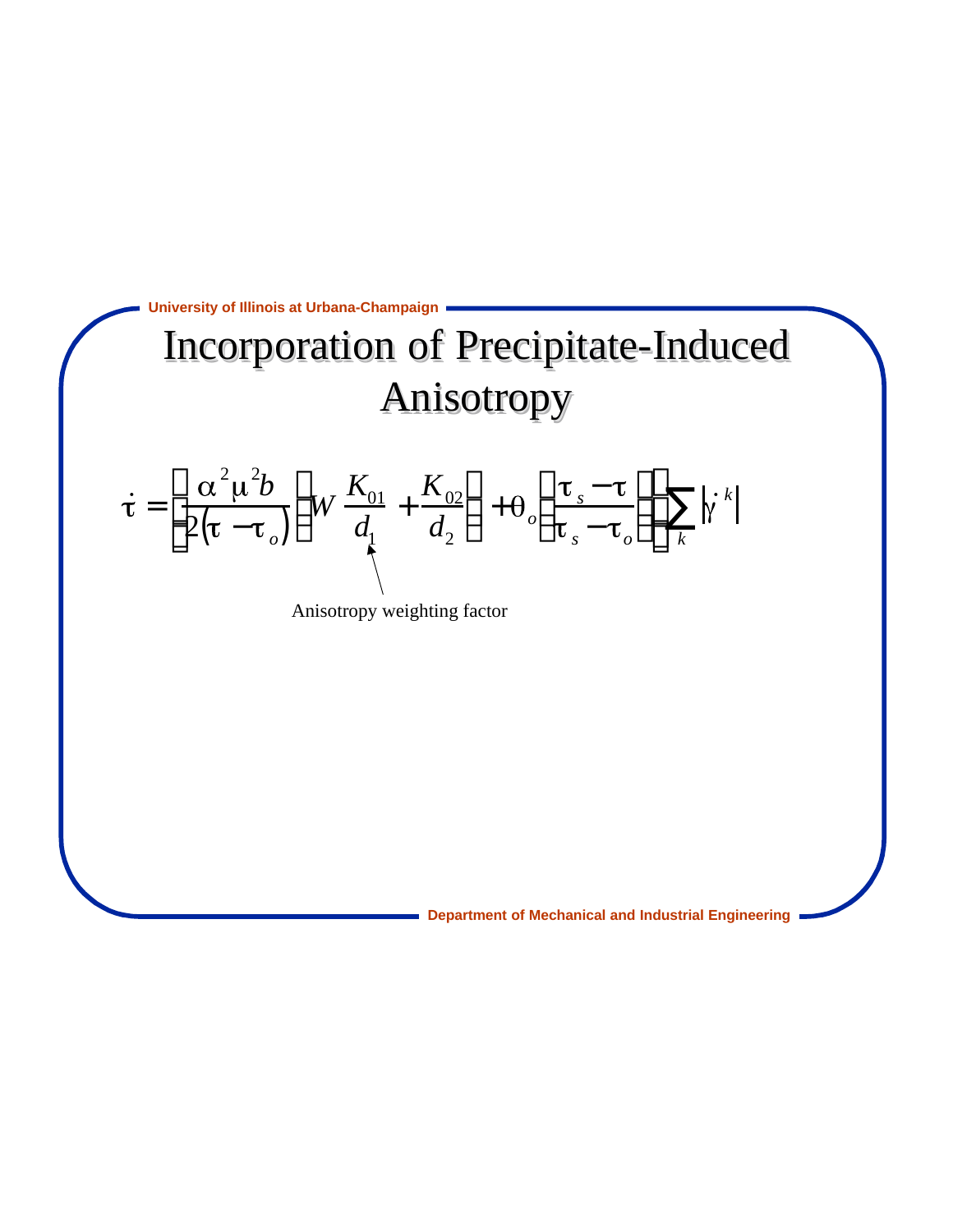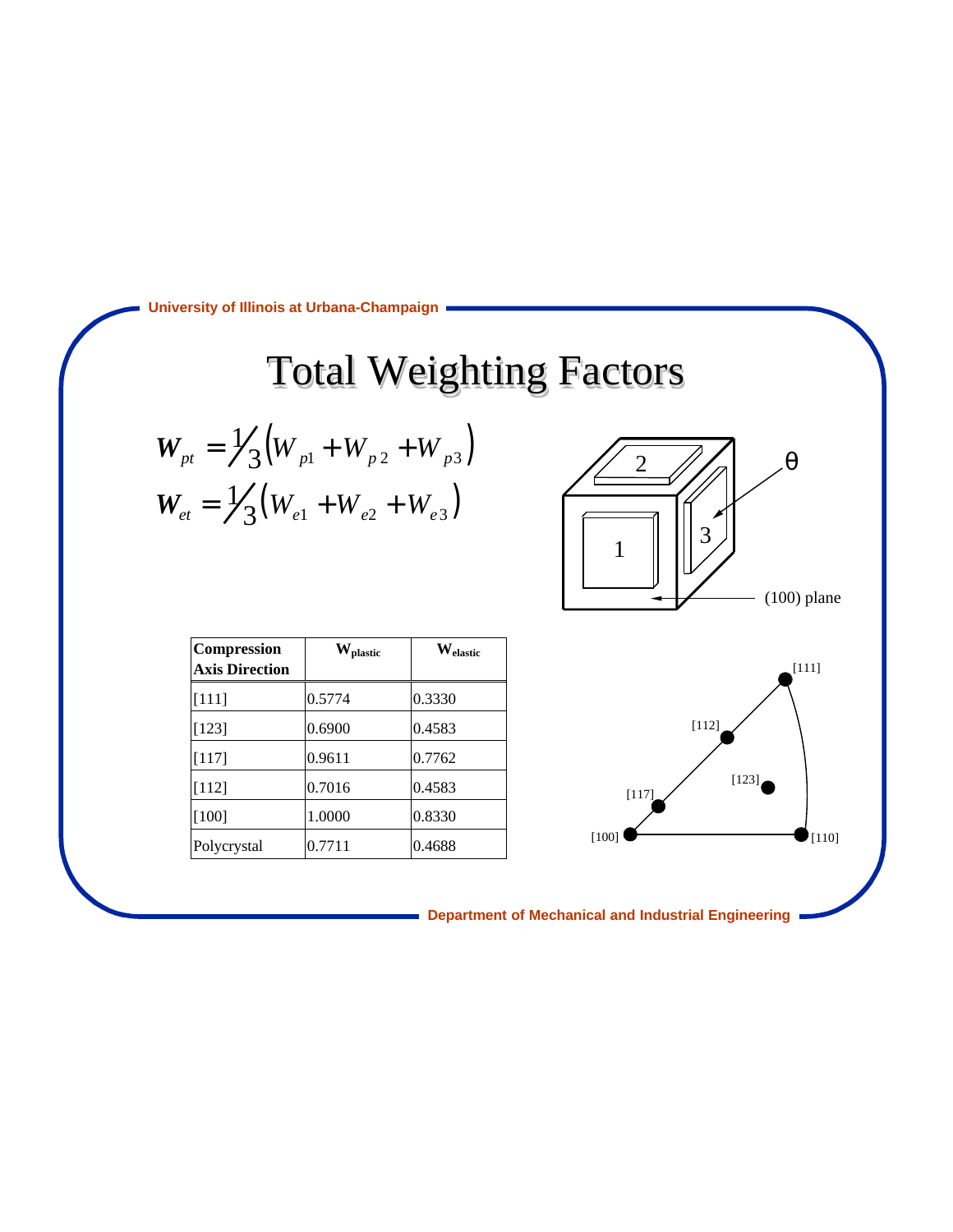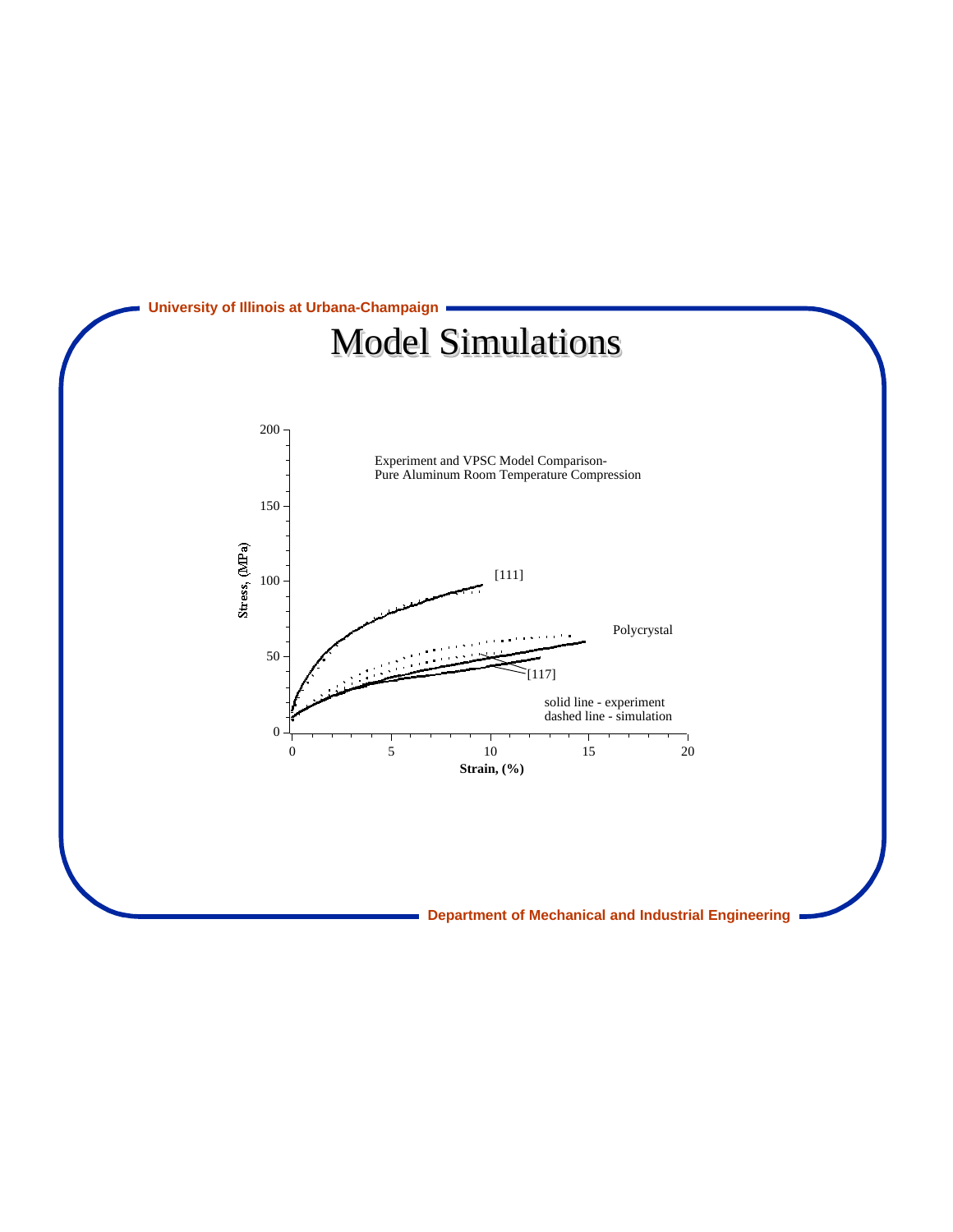